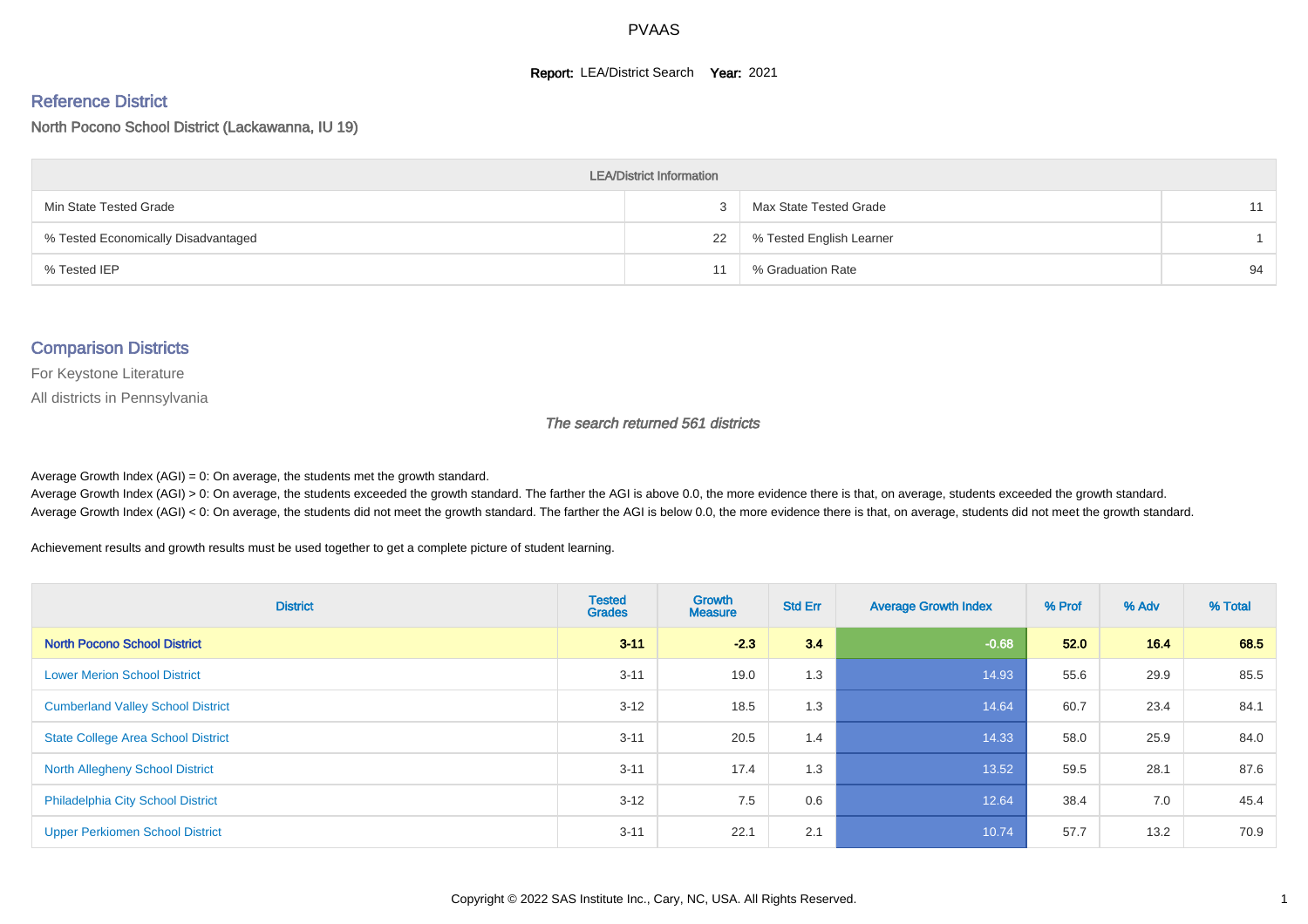| <b>District</b>                          | <b>Tested</b><br><b>Grades</b> | Growth<br><b>Measure</b> | <b>Std Err</b> | <b>Average Growth Index</b> | % Prof | % Adv | % Total |
|------------------------------------------|--------------------------------|--------------------------|----------------|-----------------------------|--------|-------|---------|
| <b>North Pocono School District</b>      | $3 - 11$                       | $-2.3$                   | 3.4            | $-0.68$                     | 52.0   | 16.4  | 68.5    |
| Downingtown Area School District         | $3 - 11$                       | 12.1                     | 1.1            | 10.67                       | 60.0   | 23.5  | 83.6    |
| <b>Upper Saint Clair School District</b> | $3 - 11$                       | 18.5                     | 1.7            | 10.65                       | 61.8   | 30.1  | 91.9    |
| <b>West Chester Area School District</b> | $3 - 11$                       | 12.6                     | $1.2\,$        | 10.38                       | 66.8   | 20.2  | 87.0    |
| <b>Norwin School District</b>            | $3 - 11$                       | 18.0                     | 1.7            | 10.37                       | 58.5   | 27.0  | 85.4    |
| <b>Dallastown Area School District</b>   | $3 - 11$                       | 13.5                     | 1.5            | 8.84                        | 56.0   | 17.9  | 73.8    |
| <b>Upper Dublin School District</b>      | $3 - 12$                       | 15.4                     | 1.8            | 8.53                        | 60.8   | 24.8  | 85.6    |
| <b>North Penn School District</b>        | $3 - 11$                       | 9.1                      | 1.1            | 8.36                        | 55.8   | 17.0  | 72.8    |
| <b>Souderton Area School District</b>    | $3 - 11$                       | 12.4                     | 1.5            | 8.28                        | 61.7   | 15.2  | 76.9    |
| <b>Colonial School District</b>          | $3 - 11$                       | 14.0                     | 1.7            | 8.21                        | 60.2   | 19.6  | 79.8    |
| <b>Bethlehem Area School District</b>    | $3 - 11$                       | 9.3                      | 1.1            | 8.15                        | 44.7   | 12.0  | 56.7    |
| <b>Springfield School District</b>       | $3 - 11$                       | 13.8                     | 1.7            | 7.99                        | 60.9   | 21.5  | 82.4    |
| <b>Great Valley School District</b>      | $3 - 11$                       | 15.0                     | 1.9            | 7.98                        | 50.0   | 35.0  | 85.0    |
| Northern York County School District     | $3 - 11$                       | 15.6                     | 2.0            | 7.98                        | 57.4   | 11.5  | 68.8    |
| <b>Pennsbury School District</b>         | $3 - 11$                       | 11.7                     | 1.5            | 7.90                        | 60.1   | 21.3  | 81.3    |
| <b>Tyrone Area School District</b>       | $3 - 12$                       | 19.7                     | 2.5            | 7.87                        | 60.4   | 16.7  | 77.1    |
| <b>Penn-Trafford School District</b>     | $3 - 11$                       | 13.4                     | 1.7            | 7.87                        | 62.3   | 21.9  | 84.2    |
| <b>Council Rock School District</b>      | $3 - 11$                       | 8.9                      | 1.2            | 7.65                        | 62.8   | 16.6  | 79.4    |
| <b>Upper Merion Area School District</b> | $3 - 11$                       | 15.3                     | 2.0            | 7.62                        | 59.3   | 19.3  | 78.6    |
| Pennsylvania Cyber Charter School        | $3 - 11$                       | 11.6                     | 1.5            | 7.54                        | 46.3   | 5.0   | 51.3    |
| <b>Valley View School District</b>       | $3 - 11$                       | 18.1                     | 2.4            | 7.42                        | 53.7   | 14.7  | 68.4    |
| <b>Reading School District</b>           | $3 - 11$                       | 10.1                     | 1.4            | 7.25                        | 24.7   | 2.4   | 27.2    |
| <b>Central York School District</b>      | $3 - 12$                       | 12.3                     | 1.7            | 7.20                        | 55.5   | 11.5  | 67.0    |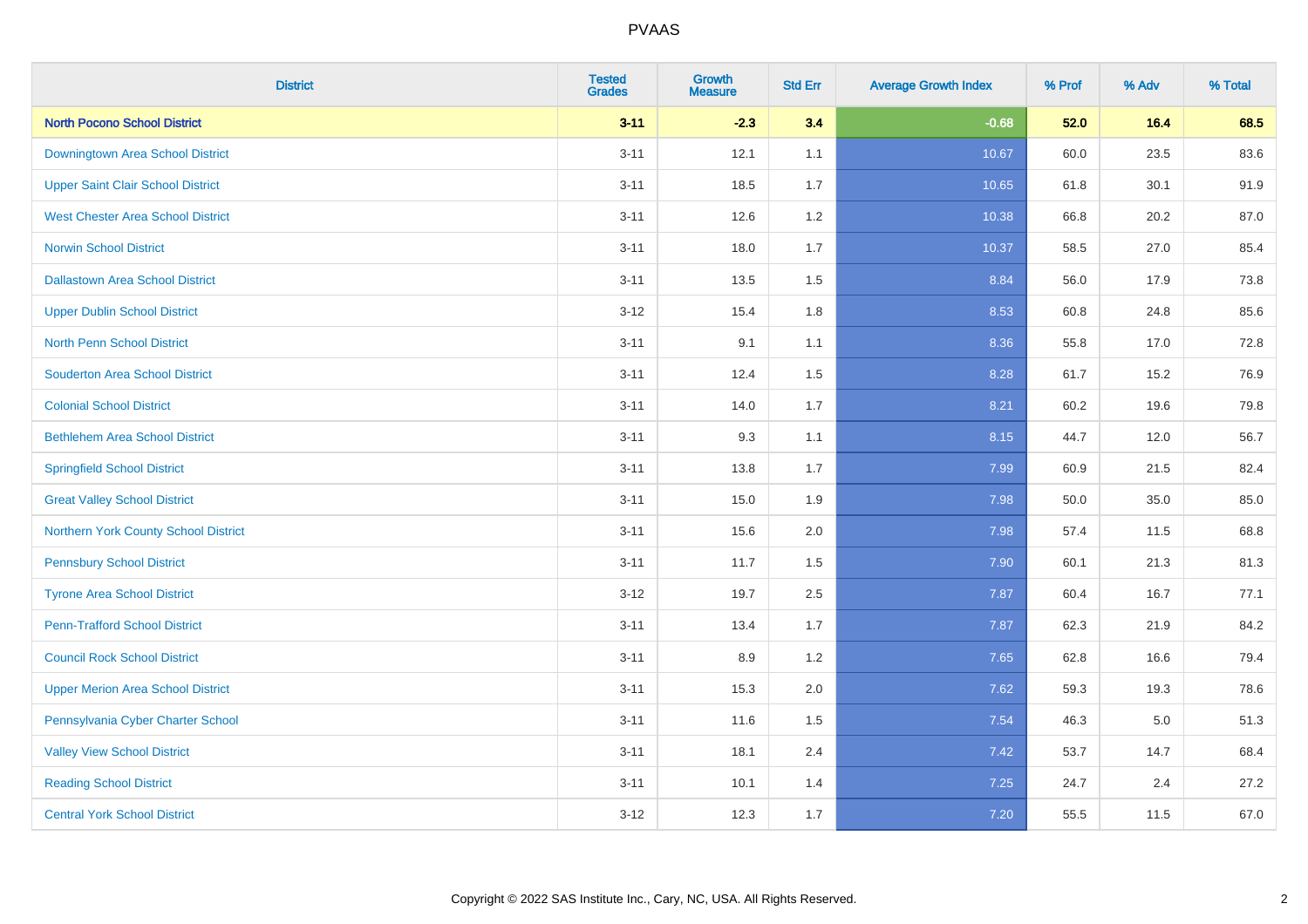| <b>District</b>                               | <b>Tested</b><br><b>Grades</b> | <b>Growth</b><br><b>Measure</b> | <b>Std Err</b> | <b>Average Growth Index</b> | % Prof | % Adv | % Total |
|-----------------------------------------------|--------------------------------|---------------------------------|----------------|-----------------------------|--------|-------|---------|
| <b>North Pocono School District</b>           | $3 - 11$                       | $-2.3$                          | 3.4            | $-0.68$                     | 52.0   | 16.4  | 68.5    |
| <b>Delaware Valley School District</b>        | $3 - 11$                       | 12.6                            | 1.8            | 6.93                        | 55.2   | 16.2  | 71.4    |
| <b>Southern York County School District</b>   | $3 - 11$                       | 14.2                            | 2.1            | 6.91                        | 55.1   | 18.1  | 73.1    |
| <b>Wissahickon School District</b>            | $3 - 10$                       | 12.5                            | 1.8            | 6.85                        | 58.3   | 22.4  | 80.7    |
| <b>Hazleton Area School District</b>          | $3 - 11$                       | 9.6                             | 1.4            | 6.77                        | 45.0   | 7.8   | 52.9    |
| <b>Garnet Valley School District</b>          | $3 - 10$                       | 10.9                            | 1.7            | 6.53                        | 67.1   | 19.0  | 86.1    |
| <b>Derry Township School District</b>         | $3 - 10$                       | 12.8                            | 2.0            | 6.39                        | 54.8   | 25.8  | 80.6    |
| <b>Deer Lakes School District</b>             | $3 - 11$                       | 17.0                            | 2.7            | 6.32                        | 61.5   | 16.4  | 77.9    |
| <b>Pine-Richland School District</b>          | $3 - 11$                       | 11.5                            | 1.8            | 6.31                        | 60.6   | 24.4  | 85.0    |
| Abington Heights School District              | $3 - 11$                       | 13.5                            | 2.2            | 6.27                        | 58.3   | 16.2  | 74.5    |
| <b>Avon Grove School District</b>             | $3 - 10$                       | 10.0                            | 1.6            | 6.26                        | 56.3   | 18.6  | 74.9    |
| <b>Ridley School District</b>                 | $3 - 12$                       | 10.0                            | 1.6            | 6.10                        | 45.6   | 8.2   | 53.8    |
| <b>Saucon Valley School District</b>          | $3 - 11$                       | 14.7                            | 2.5            | 5.98                        | 48.7   | 20.2  | 69.0    |
| <b>Wilson School District</b>                 | $3 - 12$                       | 8.8                             | 1.5            | 5.96                        | 52.6   | 14.6  | 67.2    |
| <b>Mountain View School District</b>          | $3 - 11$                       | 20.9                            | 3.5            | 5.91                        | 57.8   | 20.3  | 78.1    |
| <b>Fleetwood Area School District</b>         | $3 - 10$                       | 12.2                            | 2.2            | 5.68                        | 53.5   | 11.6  | 65.2    |
| <b>Unionville-Chadds Ford School District</b> | $3 - 11$                       | 17.1                            | 3.1            | 5.51                        | 68.1   | 13.2  | 81.3    |
| <b>Mifflin County School District</b>         | $3 - 11$                       | 9.1                             | 1.7            | 5.49                        | 47.1   | 6.7   | 53.8    |
| Fox Chapel Area School District               | $3 - 11$                       | 9.8                             | 1.8            | 5.36                        | 56.6   | 28.6  | 85.2    |
| <b>Haverford Township School District</b>     | $3 - 11$                       | 8.0                             | 1.5            | 5.27                        | 53.0   | 25.5  | 78.6    |
| <b>Cocalico School District</b>               | $3 - 11$                       | 10.6                            | 2.0            | 5.18                        | 50.8   | 14.1  | 64.8    |
| <b>City CHS</b>                               | $10 - 11$                      | 13.6                            | 2.7            | 5.12                        | 45.8   | 3.0   | 48.8    |
| <b>Cornwall-Lebanon School District</b>       | $3 - 11$                       | 8.3                             | 1.6            | 5.08                        | 47.2   | 8.4   | 55.6    |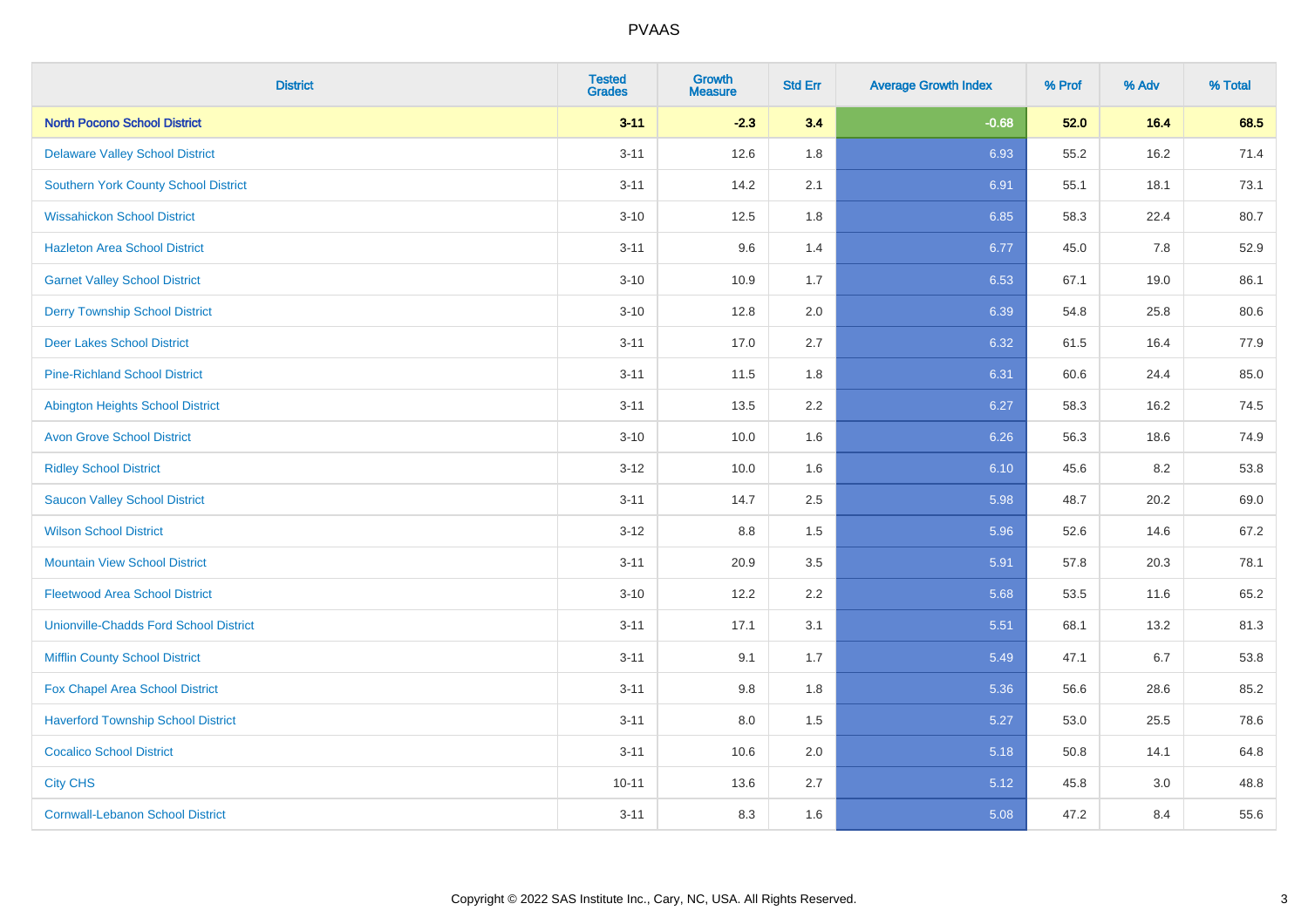| <b>District</b>                                    | <b>Tested</b><br><b>Grades</b> | Growth<br><b>Measure</b> | <b>Std Err</b> | <b>Average Growth Index</b> | % Prof | % Adv | % Total |
|----------------------------------------------------|--------------------------------|--------------------------|----------------|-----------------------------|--------|-------|---------|
| <b>North Pocono School District</b>                | $3 - 11$                       | $-2.3$                   | 3.4            | $-0.68$                     | 52.0   | 16.4  | 68.5    |
| <b>West Perry School District</b>                  | $3 - 11$                       | 12.5                     | 2.5            | 4.99                        | 56.6   | 8.4   | 65.0    |
| <b>York Suburban School District</b>               | $3 - 11$                       | 10.1                     | 2.1            | 4.91                        | 53.5   | 27.8  | 81.3    |
| <b>Commonwealth Charter Academy Charter School</b> | $3 - 10$                       | 9.1                      | 1.9            | 4.90                        | 47.2   | 9.1   | 56.3    |
| Shippensburg Area School District                  | $3 - 11$                       | 9.3                      | 1.9            | 4.84                        | 53.1   | 10.2  | 63.3    |
| Penns Valley Area School District                  | $3 - 12$                       | 14.0                     | 2.9            | 4.80                        | 41.9   | 23.1  | 65.0    |
| <b>Fort Leboeuf School District</b>                | $3 - 11$                       | 11.7                     | 2.5            | 4.73                        | 48.5   | 21.1  | 69.6    |
| <b>Conestoga Valley School District</b>            | $3 - 11$                       | 8.7                      | 1.8            | 4.69                        | 60.3   | 13.5  | 73.8    |
| <b>Derry Area School District</b>                  | $3 - 11$                       | 13.2                     | 2.8            | 4.69                        | 60.0   | 12.5  | 72.5    |
| <b>Littlestown Area School District</b>            | $3 - 11$                       | 11.4                     | $2.5\,$        | 4.62                        | 55.2   | 10.4  | 65.6    |
| <b>Upper Darby School District</b>                 | $3 - 12$                       | 6.9                      | 1.5            | 4.62                        | 45.0   | 6.7   | 51.7    |
| Pocono Mountain School District                    | $3 - 12$                       | $6.8\,$                  | 1.5            | 4.62                        | 45.8   | 5.0   | 50.7    |
| Northern Bedford County School District            | $3 - 11$                       | 16.5                     | 3.6            | 4.58                        | 51.7   | 20.0  | 71.7    |
| <b>Spring-Ford Area School District</b>            | $3 - 11$                       | 6.0                      | 1.3            | 4.46                        | 60.8   | 16.5  | 77.4    |
| <b>Iroquois School District</b>                    | $3 - 11$                       | 13.1                     | 3.0            | 4.35                        | 48.2   | 7.8   | 56.0    |
| <b>Parkland School District</b>                    | $3 - 11$                       | 5.3                      | 1.2            | 4.30                        | 58.0   | 22.3  | 80.4    |
| <b>Centennial School District</b>                  | $3 - 10$                       | 7.1                      | 1.7            | 4.29                        | 50.1   | 8.7   | 58.9    |
| <b>Moon Area School District</b>                   | $3 - 11$                       | 8.2                      | 1.9            | 4.25                        | 58.7   | 18.5  | 77.2    |
| <b>Montoursville Area School District</b>          | $3 - 12$                       | 10.8                     | 2.5            | 4.24                        | 44.6   | 20.1  | 64.8    |
| <b>Greenwood School District</b>                   | $3 - 11$                       | 15.9                     | 3.9            | 4.11                        | 50.0   | 25.0  | 75.0    |
| <b>Greater Nanticoke Area School District</b>      | $3 - 12$                       | 11.2                     | 2.8            | 4.01                        | 38.0   | 12.4  | 50.4    |
| <b>William Penn School District</b>                | $3 - 12$                       | 8.3                      | 2.1            | 3.99                        | 35.6   | 3.0   | 38.7    |
| Lake-Lehman School District                        | $3 - 11$                       | 10.8                     | 2.7            | 3.93                        | 55.3   | 7.9   | 63.2    |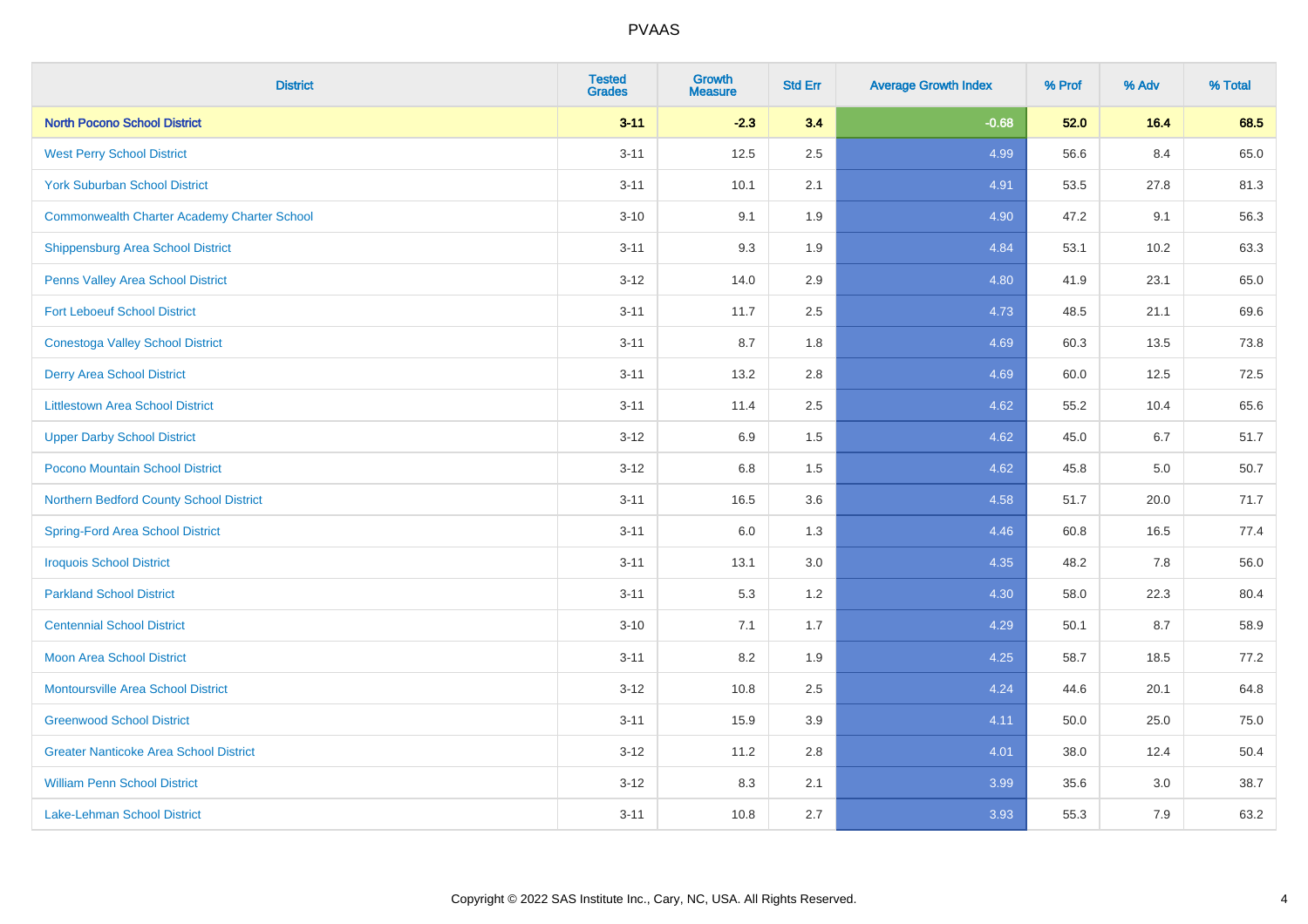| <b>District</b>                         | <b>Tested</b><br><b>Grades</b> | <b>Growth</b><br><b>Measure</b> | <b>Std Err</b> | <b>Average Growth Index</b> | % Prof | % Adv   | % Total |
|-----------------------------------------|--------------------------------|---------------------------------|----------------|-----------------------------|--------|---------|---------|
| <b>North Pocono School District</b>     | $3 - 11$                       | $-2.3$                          | 3.4            | $-0.68$                     | 52.0   | 16.4    | 68.5    |
| <b>Freeport Area School District</b>    | $3 - 10$                       | 9.7                             | 2.5            | 3.91                        | 57.5   | 17.8    | 75.3    |
| <b>Allentown City School District</b>   | $3 - 12$                       | 5.3                             | 1.4            | 3.88                        | 25.3   | 2.7     | 28.0    |
| Eastern Lebanon County School District  | $3 - 11$                       | 8.6                             | 2.2            | 3.84                        | 48.8   | 11.4    | 60.3    |
| <b>Octorara Area School District</b>    | $3 - 11$                       | 9.1                             | 2.4            | 3.82                        | 52.1   | 8.5     | 60.6    |
| <b>Midd-West School District</b>        | $3 - 11$                       | 10.3                            | 2.7            | 3.80                        | 58.0   | 13.4    | 71.4    |
| <b>Mckeesport Area School District</b>  | $3 - 12$                       | 9.0                             | 2.4            | 3.72                        | 31.0   | 4.5     | 35.5    |
| <b>Eastern York School District</b>     | $3 - 11$                       | 9.6                             | 2.6            | 3.71                        | 56.3   | 12.6    | 68.9    |
| <b>Hamburg Area School District</b>     | $3 - 11$                       | 8.9                             | 2.5            | 3.63                        | 43.5   | 8.2     | 51.7    |
| <b>West Shore School District</b>       | $3 - 12$                       | 5.0                             | 1.4            | 3.59                        | 54.2   | 9.4     | 63.6    |
| Selinsgrove Area School District        | $3-12$                         | 8.3                             | 2.3            | 3.54                        | 56.8   | 10.0    | 66.8    |
| Pen Argyl Area School District          | $3-12$                         | 9.2                             | 2.7            | 3.46                        | 50.0   | 12.6    | 62.6    |
| Ambridge Area School District           | $3 - 12$                       | 9.1                             | 2.6            | 3.46                        | 50.4   | 10.7    | 61.1    |
| <b>Whitehall-Coplay School District</b> | $3 - 11$                       | 6.1                             | 1.8            | 3.45                        | 49.3   | 7.4     | 56.6    |
| <b>School Lane Charter School</b>       | $3 - 11$                       | 12.4                            | 3.6            | 3.43                        | 59.1   | $9.8\,$ | 68.9    |
| Pennsylvania Virtual Charter School     | $3 - 11$                       | 11.8                            | 3.5            | 3.37                        | 56.5   | 11.1    | 67.6    |
| Mastery Charter School - Hardy Williams | $3 - 11$                       | 11.4                            | 3.4            | 3.33                        | 44.3   | 5.7     | 50.0    |
| <b>Central Dauphin School District</b>  | $3 - 11$                       | 4.4                             | 1.3            | 3.32                        | 53.3   | 7.4     | 60.7    |
| Mechanicsburg Area School District      | $3 - 11$                       | 5.9                             | 1.8            | 3.29                        | 57.2   | 13.7    | 70.9    |
| <b>East Penn School District</b>        | $3 - 11$                       | 4.1                             | 1.3            | 3.27                        | 55.8   | 11.5    | 67.3    |
| <b>Tech Freire Charter School</b>       | $9 - 11$                       | 9.3                             | 2.9            | 3.26                        | 18.0   | 1.1     | 19.1    |
| <b>Wayne Highlands School District</b>  | $3 - 11$                       | 7.8                             | 2.4            | 3.23                        | 52.3   | 13.1    | 65.4    |
| <b>Sayre Area School District</b>       | $3 - 11$                       | 11.2                            | 3.5            | 3.20                        | 52.2   | 7.5     | 59.7    |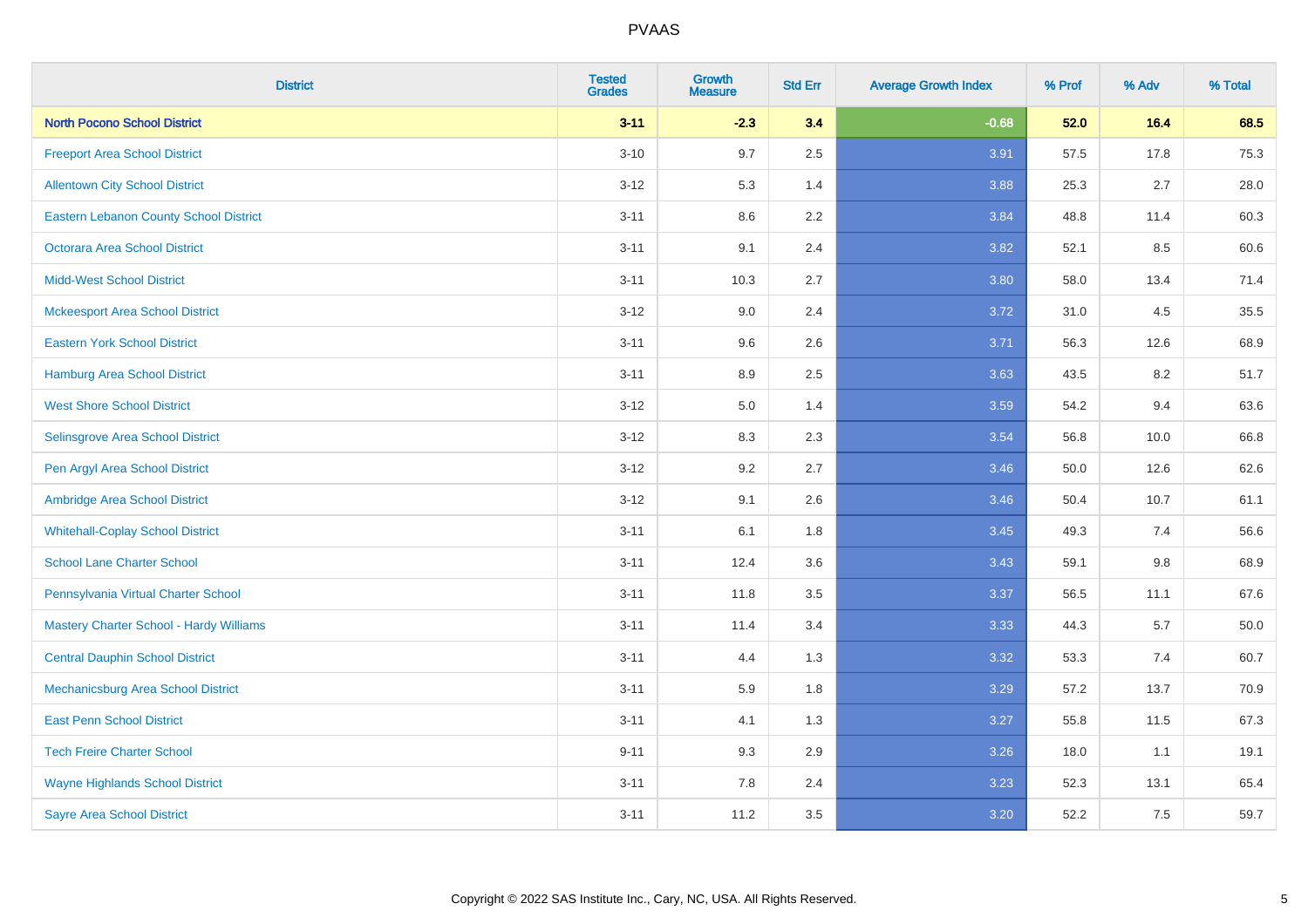| <b>District</b>                                | <b>Tested</b><br><b>Grades</b> | <b>Growth</b><br><b>Measure</b> | <b>Std Err</b> | <b>Average Growth Index</b> | % Prof | % Adv | % Total |
|------------------------------------------------|--------------------------------|---------------------------------|----------------|-----------------------------|--------|-------|---------|
| <b>North Pocono School District</b>            | $3 - 11$                       | $-2.3$                          | 3.4            | $-0.68$                     | 52.0   | 16.4  | 68.5    |
| <b>Jamestown Area School District</b>          | $3 - 11$                       | 13.5                            | 4.2            | 3.19                        | 64.4   | 13.3  | 77.8    |
| <b>Bethel Park School District</b>             | $3 - 11$                       | 5.6                             | 1.8            | 3.18                        | 65.3   | 18.6  | 83.9    |
| <b>Avon Grove Charter School</b>               | $3 - 11$                       | 9.0                             | 2.9            | 3.13                        | 58.8   | 16.7  | 75.5    |
| <b>Ephrata Area School District</b>            | $3 - 11$                       | 5.6                             | 1.8            | 3.12                        | 54.7   | 9.5   | 64.2    |
| <b>Connellsville Area School District</b>      | $3 - 11$                       | 6.1                             | 2.0            | 3.05                        | 45.4   | 7.8   | 53.2    |
| Northern Cambria School District               | $3 - 11$                       | 10.0                            | 3.3            | 3.04                        | 47.4   | 5.1   | 52.6    |
| Saint Marys Area School District               | $3 - 11$                       | 7.8                             | 2.6            | 3.04                        | 57.0   | 8.2   | 65.2    |
| <b>Cranberry Area School District</b>          | $3 - 12$                       | 9.2                             | 3.0            | 3.04                        | 47.5   | 10.2  | 57.6    |
| Northeastern York School District              | $3 - 11$                       | 5.9                             | 2.0            | 3.03                        | 51.1   | 16.6  | 67.6    |
| <b>Neshaminy School District</b>               | $3 - 11$                       | 4.0                             | 1.3            | 3.02                        | 58.7   | 9.5   | 68.2    |
| Palmyra Area School District                   | $3 - 11$                       | 5.6                             | 1.9            | 2.96                        | 56.4   | 15.6  | 72.0    |
| <b>Montgomery Area School District</b>         | $3 - 11$                       | 10.7                            | 3.6            | 2.96                        | 48.7   | 12.4  | 61.1    |
| <b>Dover Area School District</b>              | $3-12$                         | 6.0                             | 2.1            | 2.94                        | 52.2   | 6.0   | 58.2    |
| <b>Daniel Boone Area School District</b>       | $3 - 12$                       | 5.7                             | 2.0            | 2.88                        | 51.0   | 11.5  | 62.6    |
| <b>Stroudsburg Area School District</b>        | $3 - 11$                       | 5.5                             | 1.9            | 2.88                        | 48.1   | 4.2   | 52.3    |
| Hollidaysburg Area School District             | $3 - 11$                       | 6.0                             | 2.1            | 2.88                        | 57.1   | 12.3  | 69.4    |
| <b>Hempfield Area School District</b>          | $3 - 12$                       | 4.6                             | 1.6            | 2.86                        | 53.5   | 20.1  | 73.6    |
| <b>Jenkintown School District</b>              | $3 - 11$                       | 12.5                            | 4.4            | 2.84                        | 54.6   | 29.6  | 84.1    |
| Lehigh Valley Charter High School For The Arts | $9 - 10$                       | 7.3                             | 2.6            | 2.82                        | 62.3   | 18.2  | 80.5    |
| <b>Peters Township School District</b>         | $3 - 11$                       | 5.0                             | 1.8            | 2.76                        | 59.8   | 26.1  | 85.9    |
| <b>Warwick School District</b>                 | $3 - 11$                       | 5.2                             | 1.9            | 2.76                        | 46.4   | 17.0  | 63.3    |
| <b>Mars Area School District</b>               | $3 - 10$                       | 5.7                             | 2.1            | 2.75                        | 57.9   | 18.2  | 76.1    |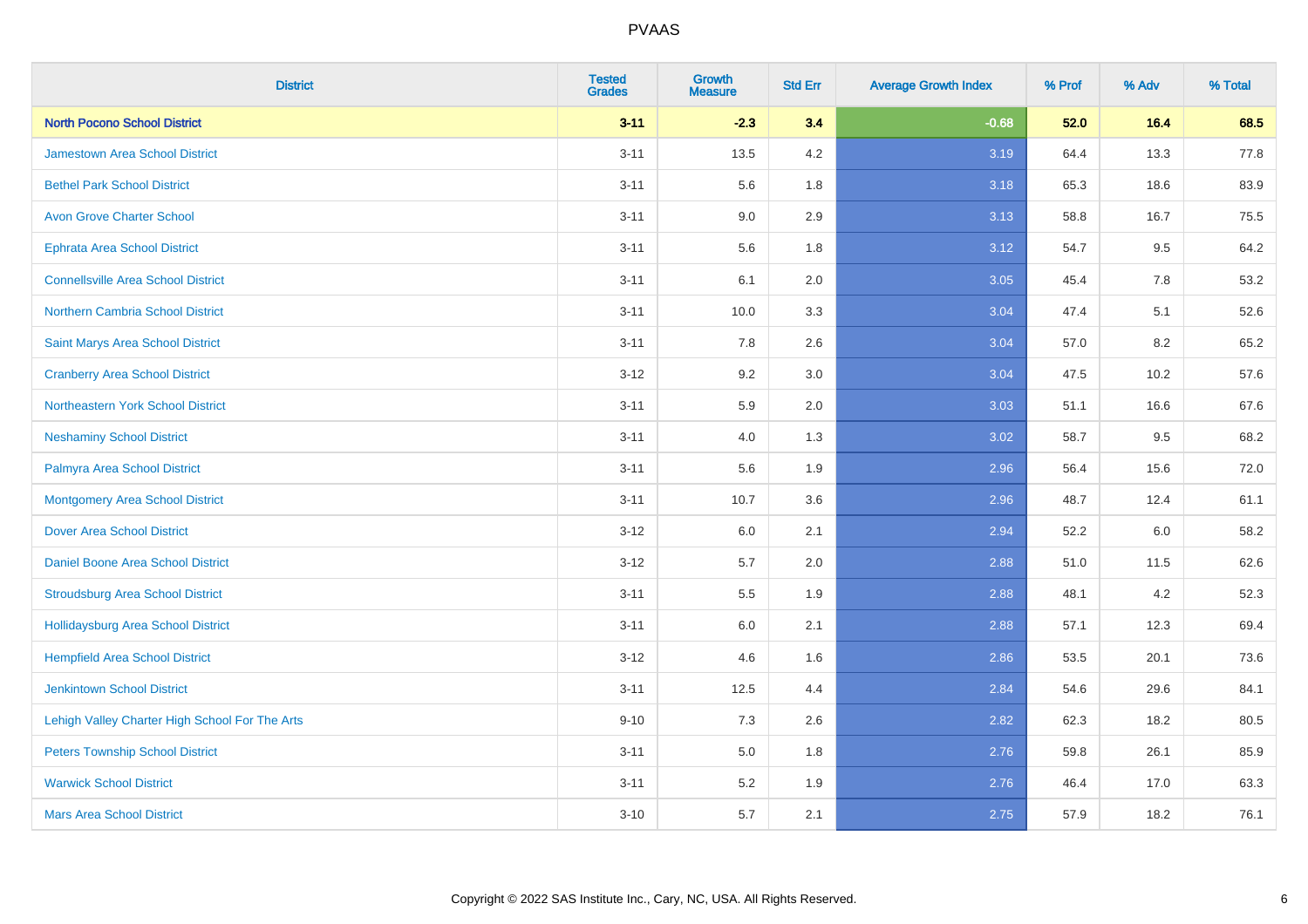| <b>District</b>                             | <b>Tested</b><br><b>Grades</b> | <b>Growth</b><br><b>Measure</b> | <b>Std Err</b> | <b>Average Growth Index</b> | % Prof | % Adv   | % Total |
|---------------------------------------------|--------------------------------|---------------------------------|----------------|-----------------------------|--------|---------|---------|
| <b>North Pocono School District</b>         | $3 - 11$                       | $-2.3$                          | 3.4            | $-0.68$                     | 52.0   | 16.4    | 68.5    |
| <b>Homer-Center School District</b>         | $3 - 11$                       | 9.7                             | 3.6            | 2.70                        | 45.1   | 17.2    | 62.3    |
| <b>Multicultural Academy Charter School</b> | $9 - 11$                       | 9.5                             | 3.5            | 2.69                        | 22.0   | 0.0     | 22.0    |
| <b>Wyalusing Area School District</b>       | $3-12$                         | 8.8                             | 3.3            | 2.68                        | 54.6   | 11.7    | 66.2    |
| <b>Spring Grove Area School District</b>    | $3 - 11$                       | 5.6                             | 2.1            | 2.68                        | 55.1   | 15.0    | 70.1    |
| <b>Kennett Consolidated School District</b> | $3 - 11$                       | 4.8                             | 1.8            | 2.61                        | 52.5   | 10.7    | 63.2    |
| <b>New Hope-Solebury School District</b>    | $3 - 11$                       | 7.5                             | 2.9            | 2.57                        | 68.2   | 22.7    | 90.9    |
| <b>Penncrest School District</b>            | $3 - 11$                       | 5.7                             | 2.2            | 2.57                        | 47.2   | 7.1     | 54.3    |
| Renaissance Academy Charter School          | $3 - 11$                       | 8.3                             | 3.3            | 2.54                        | 45.6   | 22.8    | 68.4    |
| Northampton Area School District            | $3 - 11$                       | 4.0                             | 1.6            | 2.51                        | 52.3   | 10.8    | 63.1    |
| <b>Clarion Area School District</b>         | $3 - 11$                       | 10.3                            | 4.1            | 2.51                        | 45.4   | 14.6    | 60.0    |
| 21st Century Cyber Charter School           | $6 - 12$                       | 5.7                             | 2.3            | 2.50                        | 56.7   | 8.3     | 65.0    |
| <b>Shenandoah Valley School District</b>    | $3 - 11$                       | 9.7                             | 3.9            | 2.49                        | 28.3   | $5.0\,$ | 33.3    |
| Wilmington Area School District             | $3 - 11$                       | 7.5                             | 3.0            | 2.48                        | 55.1   | 5.1     | 60.2    |
| <b>Bethlehem-Center School District</b>     | $3 - 10$                       | 8.1                             | 3.3            | 2.46                        | 35.1   | 1.4     | 36.5    |
| <b>Belmont Charter School</b>               | $3 - 10$                       | 16.0                            | 6.5            | 2.45                        | 64.3   | $0.0\,$ | 64.3    |
| <b>Belle Vernon Area School District</b>    | $3 - 11$                       | 6.5                             | 2.6            | 2.44                        | 55.6   | 11.1    | 66.7    |
| <b>Wattsburg Area School District</b>       | $3 - 11$                       | 6.5                             | 2.7            | 2.43                        | 42.7   | 7.6     | 50.3    |
| People For People Charter School            | $3 - 12$                       | 13.3                            | 5.5            | 2.43                        | 13.5   | 0.0     | 13.5    |
| <b>New Foundations Charter School</b>       | $3 - 11$                       | 5.4                             | 2.2            | 2.41                        | 47.2   | 2.5     | 49.8    |
| <b>Hampton Township School District</b>     | $3 - 11$                       | 5.1                             | 2.2            | 2.35                        | 54.0   | 28.2    | 82.2    |
| <b>Franklin Area School District</b>        | $3 - 11$                       | 6.6                             | 2.8            | 2.34                        | 48.2   | 4.5     | 52.7    |
| <b>Governor Mifflin School District</b>     | $3 - 11$                       | 4.1                             | 1.8            | 2.33                        | 42.5   | $7.2\,$ | 49.7    |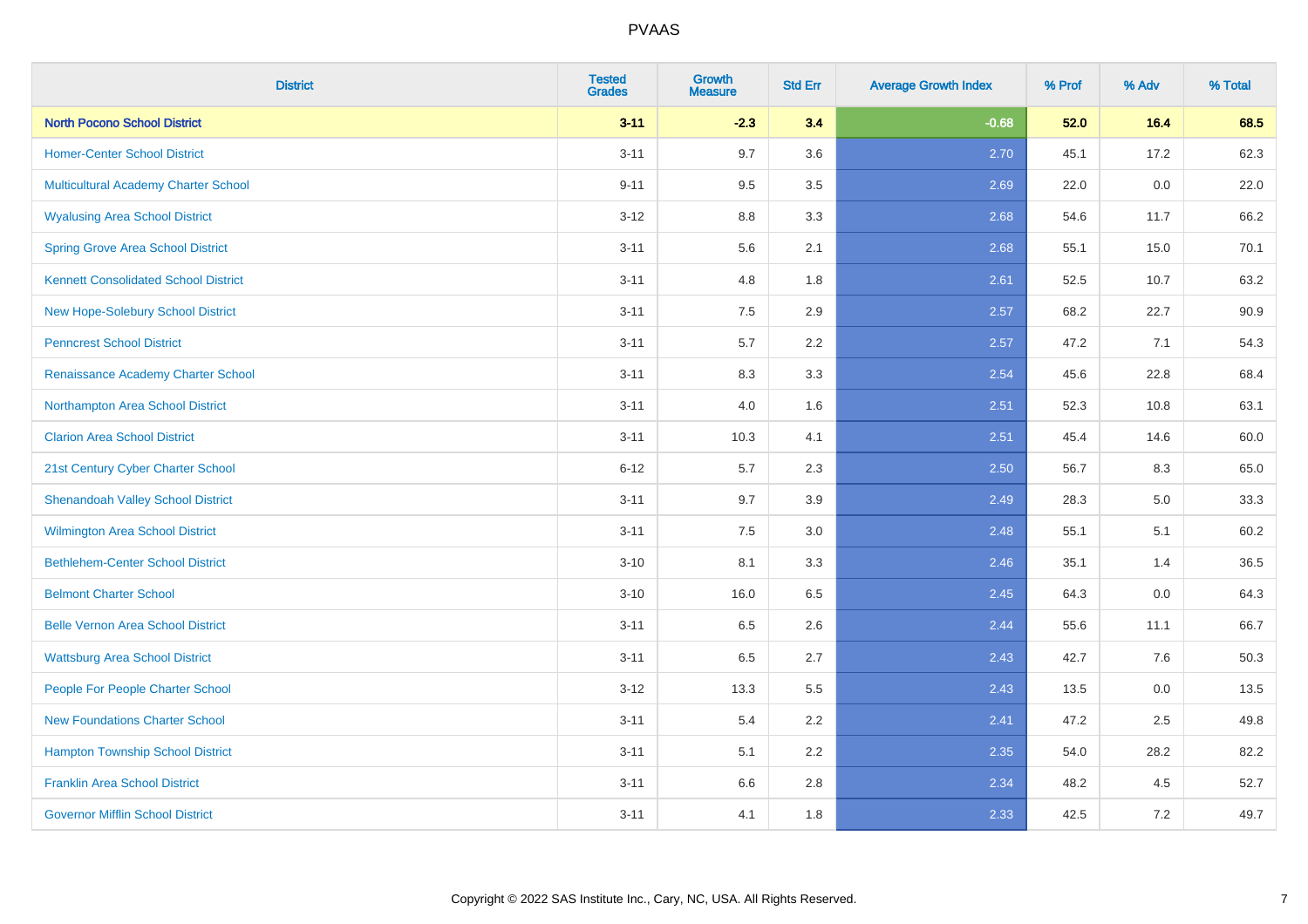| <b>District</b>                                        | <b>Tested</b><br><b>Grades</b> | <b>Growth</b><br><b>Measure</b> | <b>Std Err</b> | <b>Average Growth Index</b> | % Prof | % Adv   | % Total |
|--------------------------------------------------------|--------------------------------|---------------------------------|----------------|-----------------------------|--------|---------|---------|
| <b>North Pocono School District</b>                    | $3 - 11$                       | $-2.3$                          | 3.4            | $-0.68$                     | 52.0   | 16.4    | 68.5    |
| <b>Collegium Charter School</b>                        | $3 - 10$                       | 5.9                             | 2.5            | 2.33                        | 38.1   | 7.9     | 46.0    |
| <b>Richland School District</b>                        | $3 - 11$                       | 6.7                             | 2.9            | 2.33                        | 62.2   | 19.2    | 81.4    |
| <b>Brookville Area School District</b>                 | $3 - 11$                       | 6.9                             | 3.0            | 2.30                        | 55.2   | 15.6    | 70.8    |
| <b>Wilson Area School District</b>                     | $3 - 11$                       | 6.0                             | 2.6            | 2.30                        | 48.7   | 8.5     | 57.2    |
| <b>Agora Cyber Charter School</b>                      | $3 - 11$                       | 5.8                             | 2.6            | 2.28                        | 42.8   | 6.6     | 49.4    |
| <b>Carbondale Area School District</b>                 | $3 - 10$                       | 7.4                             | 3.3            | 2.25                        | 56.6   | 2.6     | 59.2    |
| <b>Carlynton School District</b>                       | $3 - 11$                       | 7.3                             | 3.3            | 2.22                        | 41.0   | 10.5    | 51.6    |
| Lincoln Leadership Academy Charter School              | $3 - 12$                       | 14.2                            | 6.4            | 2.22                        | 23.5   | 0.0     | 23.5    |
| Pennsylvania Distance Learning Charter School          | $3-12$                         | 9.3                             | 4.2            | 2.22                        | 42.2   | 3.1     | 45.3    |
| <b>Allegheny Valley School District</b>                | $3 - 11$                       | 8.5                             | 3.9            | 2.17                        | 53.1   | 12.2    | 65.3    |
| Pennsylvania Leadership Charter School                 | $3 - 11$                       | 4.6                             | 2.2            | 2.13                        | 55.4   | 11.2    | 66.7    |
| Community Academy Of Philadelphia Charter School       | $3 - 11$                       | 5.8                             | 2.7            | 2.12                        | 26.7   | $0.9\,$ | 27.6    |
| <b>Muhlenberg School District</b>                      | $3 - 10$                       | 4.0                             | 1.9            | 2.10                        | 34.2   | 2.6     | 36.8    |
| <b>Eastern Lancaster County School District</b>        | $3 - 12$                       | 4.5                             | 2.2            | 2.09                        | 46.3   | 11.4    | 57.6    |
| <b>Grove City Area School District</b>                 | $3-12$                         | 5.1                             | 2.4            | 2.09                        | 36.4   | 16.5    | 52.8    |
| <b>South Western School District</b>                   | $3-12$                         | 3.9                             | 1.9            | 2.08                        | 60.2   | 8.1     | 68.3    |
| <b>Keystone Oaks School District</b>                   | $3 - 11$                       | 5.5                             | 2.6            | 2.07                        | 53.2   | 12.1    | 65.4    |
| <b>Millcreek Township School District</b>              | $3 - 11$                       | 3.1                             | 1.5            | 2.06                        | 55.6   | 14.2    | 69.7    |
| <b>Coudersport Area School District</b>                | $3 - 11$                       | 7.7                             | 3.7            | 2.06                        | 55.7   | 8.2     | 63.9    |
| Dr Robert Ketterer Charter School Inc                  | $6 - 12$                       | 10.1                            | 5.0            | 2.04                        | 14.9   | 0.4     | 15.3    |
| <b>Chester Charter Scholars Academy Charter School</b> | $3 - 12$                       | 8.4                             | 4.1            | 2.03                        | 23.4   | 0.0     | 23.4    |
| <b>Blackhawk School District</b>                       | $3 - 11$                       | 4.7                             | 2.3            | 2.01                        | 55.8   | 8.8     | 64.6    |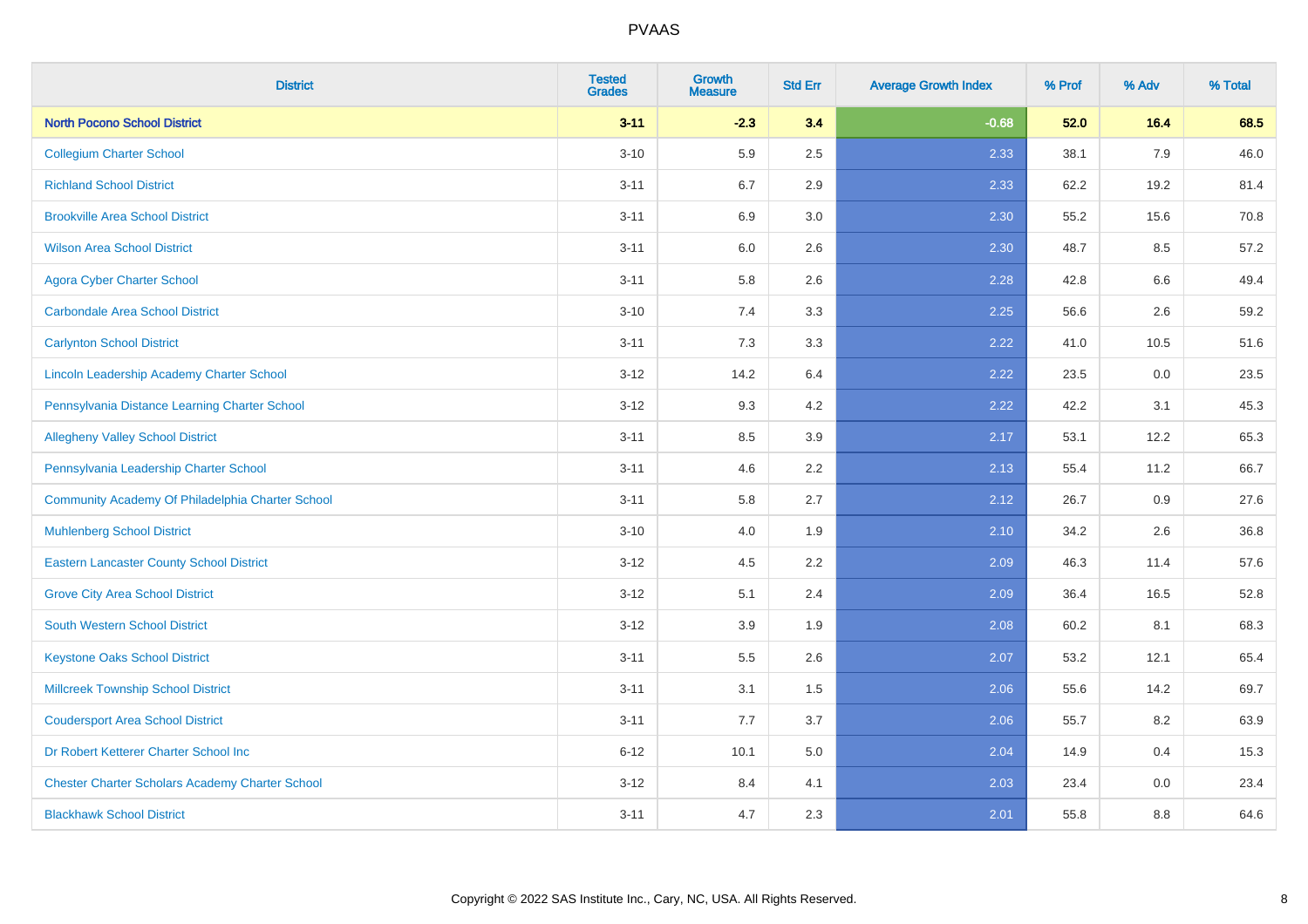| <b>District</b>                                 | <b>Tested</b><br><b>Grades</b> | <b>Growth</b><br><b>Measure</b> | <b>Std Err</b> | <b>Average Growth Index</b> | % Prof | % Adv   | % Total |
|-------------------------------------------------|--------------------------------|---------------------------------|----------------|-----------------------------|--------|---------|---------|
| <b>North Pocono School District</b>             | $3 - 11$                       | $-2.3$                          | 3.4            | $-0.68$                     | 52.0   | 16.4    | 68.5    |
| Altoona Area School District                    | $3 - 12$                       | 3.3                             | 1.6            | 1.99                        | 47.7   | $8.2\,$ | 55.9    |
| <b>Central Valley School District</b>           | $3 - 10$                       | 4.8                             | 2.4            | 1.98                        | 56.9   | $9.0\,$ | 65.9    |
| <b>West Allegheny School District</b>           | $3 - 12$                       | 4.0                             | 2.1            | 1.96                        | 63.1   | 15.7    | 78.8    |
| <b>Pottsville Area School District</b>          | $3 - 12$                       | 4.4                             | 2.3            | 1.94                        | 44.8   | 5.4     | 50.2    |
| <b>Beaver Area School District</b>              | $3 - 10$                       | 4.7                             | 2.4            | 1.94                        | 57.4   | 16.8    | 74.2    |
| <b>Western Wayne School District</b>            | $3 - 11$                       | 5.6                             | 2.9            | 1.93                        | 41.3   | 17.4    | 58.7    |
| <b>Steel Valley School District</b>             | $3 - 11$                       | 6.5                             | 3.4            | 1.89                        | 50.7   | 5.6     | 56.3    |
| <b>Sharon City School District</b>              | $3 - 11$                       | 4.9                             | 2.6            | 1.87                        | 48.2   | 5.3     | 53.4    |
| <b>Uniontown Area School District</b>           | $3 - 11$                       | 6.0                             | 3.2            | 1.87                        | 62.4   | 5.9     | 68.2    |
| <b>Blacklick Valley School District</b>         | $3 - 11$                       | 8.0                             | 4.3            | 1.85                        | 34.1   | 0.0     | 34.1    |
| <b>Monessen City School District</b>            | $3 - 10$                       | 8.3                             | 4.5            | 1.85                        | 42.9   | 2.9     | 45.7    |
| <b>Hanover Public School District</b>           | $3 - 11$                       | 5.2                             | 2.8            | 1.83                        | 52.2   | 14.4    | 66.7    |
| <b>Laurel Highlands School District</b>         | $3 - 11$                       | 4.3                             | 2.4            | 1.81                        | 44.9   | 9.6     | 54.5    |
| <b>Sto-Rox School District</b>                  | $3 - 10$                       | 6.6                             | 3.7            | 1.80                        | 13.4   | 0.0     | 13.4    |
| <b>York Academy Regional Charter School</b>     | $3 - 11$                       | 9.0                             | 5.0            | 1.79                        | 55.2   | $0.0\,$ | 55.2    |
| <b>Salisbury Township School District</b>       | $3 - 11$                       | 6.3                             | 3.6            | $1.77$                      | 46.2   | 6.6     | 52.8    |
| <b>Bentworth School District</b>                | $3 - 11$                       | 5.7                             | 3.2            | 1.75                        | 44.2   | 19.5    | 63.6    |
| <b>Northgate School District</b>                | $3 - 11$                       | 6.3                             | 3.6            | 1.73                        | 53.3   | 16.7    | 70.0    |
| <b>Reach Cyber Charter School</b>               | $3 - 11$                       | 8.1                             | 4.7            | 1.72                        | 42.4   | 4.6     | 47.0    |
| <b>Oswayo Valley School District</b>            | $3 - 12$                       | 8.5                             | 5.0            | 1.68                        | 50.0   | 16.7    | 66.7    |
| <b>Central Bucks School District</b>            | $3 - 11$                       | 1.6                             | 0.9            | 1.66                        | 63.0   | 16.8    | 79.8    |
| <b>Allegheny-Clarion Valley School District</b> | $3 - 10$                       | 7.8                             | 4.7            | 1.65                        | 53.3   | 3.3     | 56.7    |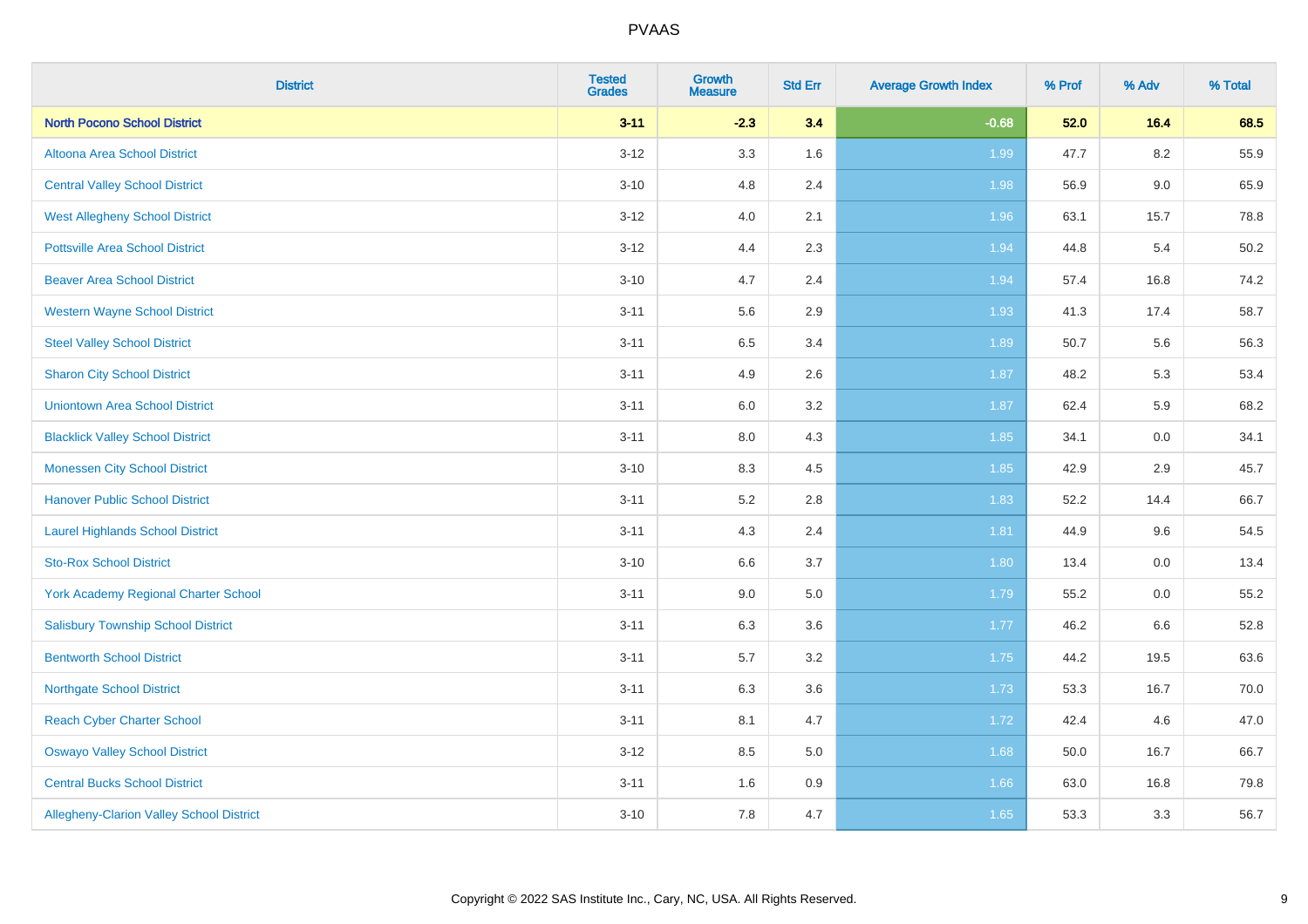| <b>District</b>                                    | <b>Tested</b><br><b>Grades</b> | <b>Growth</b><br><b>Measure</b> | <b>Std Err</b> | <b>Average Growth Index</b> | % Prof | % Adv | % Total |
|----------------------------------------------------|--------------------------------|---------------------------------|----------------|-----------------------------|--------|-------|---------|
| <b>North Pocono School District</b>                | $3 - 11$                       | $-2.3$                          | 3.4            | $-0.68$                     | 52.0   | 16.4  | 68.5    |
| <b>Conrad Weiser Area School District</b>          | $3 - 11$                       | 3.6                             | 2.2            | 1.63                        | 52.1   | 2.1   | 54.2    |
| Millersburg Area School District                   | $3 - 11$                       | 6.2                             | 3.8            | 1.63                        | 51.8   | 7.4   | 59.3    |
| Esperanza Academy Charter School                   | $4 - 11$                       | 4.0                             | 2.5            | 1.61                        | 32.4   | 0.7   | 33.1    |
| <b>Hermitage School District</b>                   | $3 - 12$                       | 3.8                             | 2.4            | 1.60                        | 57.5   | 9.3   | 66.8    |
| <b>Pleasant Valley School District</b>             | $3 - 11$                       | 3.1                             | 2.0            | 1.57                        | 57.2   | 5.5   | 62.8    |
| <b>South Butler County School District</b>         | $3 - 10$                       | 3.9                             | 2.5            | 1.54                        | 53.1   | 16.6  | 69.7    |
| <b>Armstrong School District</b>                   | $3 - 11$                       | 2.6                             | 1.7            | 1.53                        | 51.5   | 6.1   | 57.6    |
| <b>Warrior Run School District</b>                 | $3 - 11$                       | 4.6                             | 3.0            | 1.51                        | 40.9   | 8.1   | 49.0    |
| <b>Burrell School District</b>                     | $3 - 11$                       | 4.5                             | 3.1            | 1.48                        | 58.5   | 13.8  | 72.3    |
| <b>Everett Area School District</b>                | $3 - 11$                       | 5.0                             | 3.4            | 1.47                        | 60.5   | 1.3   | 61.8    |
| <b>New Brighton Area School District</b>           | $3 - 11$                       | 4.6                             | 3.1            | 1.47                        | 60.9   | 5.8   | 66.7    |
| <b>Loyalsock Township School District</b>          | $3 - 12$                       | 4.2                             | 2.8            | 1.47                        | 54.3   | 2.1   | 56.4    |
| <b>Punxsutawney Area School District</b>           | $3 - 11$                       | 4.2                             | 2.9            | 1.45                        | 55.0   | 5.5   | 60.6    |
| <b>Towanda Area School District</b>                | $3 - 11$                       | 4.0                             | 2.8            | 1.44                        | 39.4   | 6.6   | 46.0    |
| <b>Methacton School District</b>                   | $3 - 11$                       | 2.5                             | 1.7            | 1.43                        | 62.5   | 16.4  | 79.0    |
| <b>Lincoln Park Performing Arts Charter School</b> | $7 - 11$                       | 3.6                             | 2.5            | 1.42                        | 59.6   | 14.7  | 74.3    |
| <b>KIPP Dubois Charter School</b>                  | $9 - 10$                       | 4.7                             | 3.3            | 1.40                        | 31.0   | 1.4   | 32.4    |
| Capital Area School for the Arts Charter School    | $9 - 11$                       | 5.8                             | 4.1            | 1.39                        | 59.3   | 18.6  | 78.0    |
| <b>West York Area School District</b>              | $3 - 12$                       | 3.2                             | 2.3            | 1.38                        | 53.8   | 4.4   | 58.2    |
| <b>MaST Community Charter School II</b>            | $3 - 10$                       | 4.4                             | 3.2            | 1.37                        | 28.4   | 3.4   | 31.8    |
| <b>Pottsgrove School District</b>                  | $3 - 11$                       | 2.8                             | 2.0            | 1.35                        | 44.0   | 10.0  | 53.9    |
| Mastery Charter School - Shoemaker Campus          | $7 - 10$                       | 4.1                             | 3.0            | 1.34                        | 20.9   | 3.3   | 24.2    |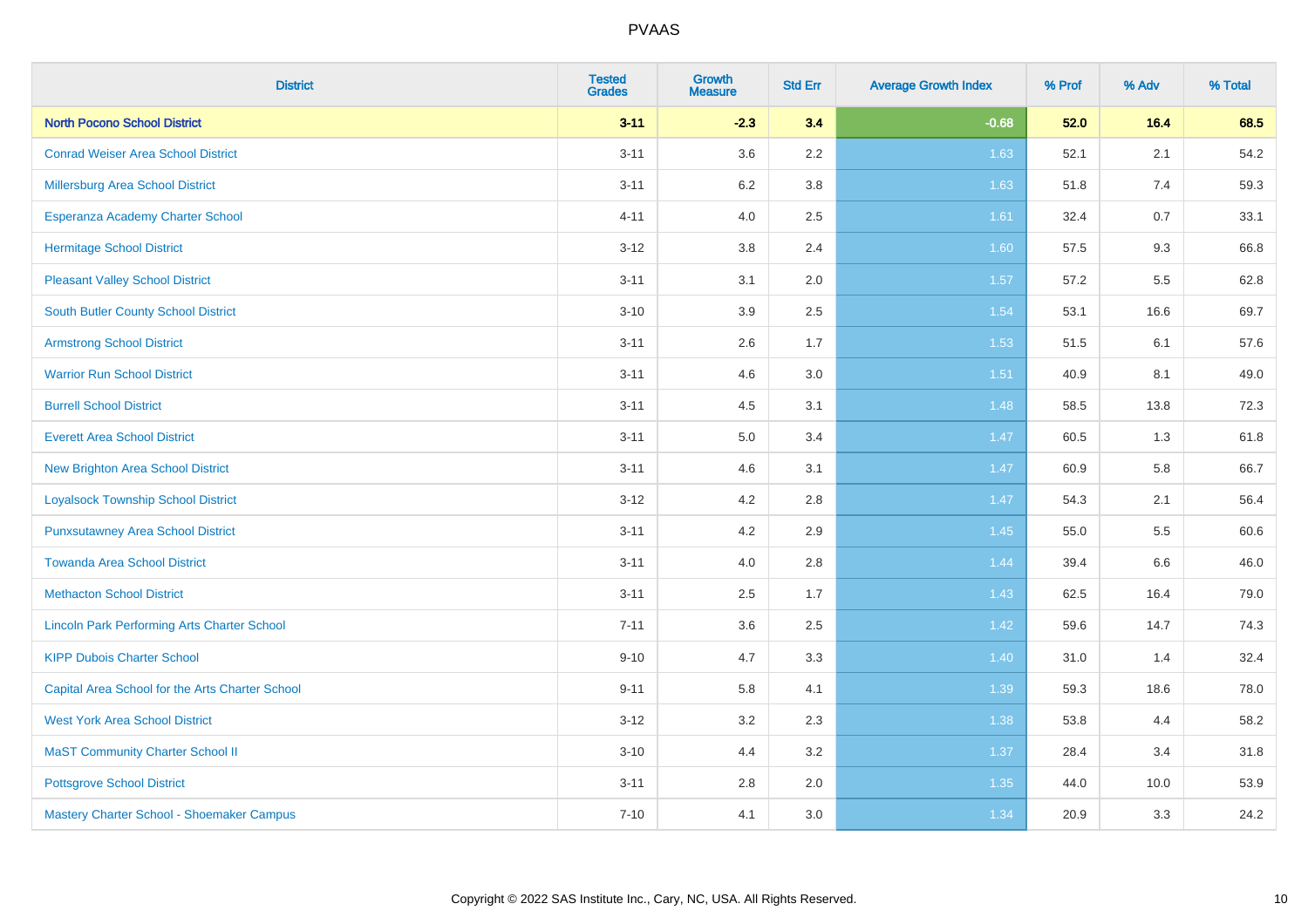| <b>District</b>                               | <b>Tested</b><br><b>Grades</b> | <b>Growth</b><br><b>Measure</b> | <b>Std Err</b> | <b>Average Growth Index</b> | % Prof | % Adv | % Total |
|-----------------------------------------------|--------------------------------|---------------------------------|----------------|-----------------------------|--------|-------|---------|
| <b>North Pocono School District</b>           | $3 - 11$                       | $-2.3$                          | 3.4            | $-0.68$                     | 52.0   | 16.4  | 68.5    |
| <b>Ligonier Valley School District</b>        | $3 - 11$                       | 4.2                             | 3.1            | 1.34                        | 59.1   | 10.3  | 69.5    |
| <b>Spring Cove School District</b>            | $3 - 11$                       | 3.4                             | 2.5            | 1.33                        | 47.8   | 12.7  | 60.4    |
| <b>Fairview School District</b>               | $3 - 11$                       | 3.4                             | 2.6            | 1.32                        | 57.2   | 17.6  | 74.8    |
| <b>Donegal School District</b>                | $3 - 12$                       | 3.1                             | 2.4            | 1.29                        | 60.6   | 9.1   | 69.7    |
| <b>Line Mountain School District</b>          | $3 - 11$                       | 4.1                             | 3.2            | 1.27                        | 52.9   | 9.2   | 62.1    |
| <b>Woodland Hills School District</b>         | $3 - 12$                       | 3.2                             | 2.6            | 1.22                        | 31.4   | 3.6   | 35.0    |
| <b>Halifax Area School District</b>           | $3 - 11$                       | 4.7                             | 3.9            | 1.22                        | 61.5   | 9.6   | 71.2    |
| <b>Port Allegany School District</b>          | $3 - 11$                       | 4.4                             | 3.6            | 1.21                        | 28.1   | 9.4   | 37.5    |
| <b>Shanksville-Stonycreek School District</b> | $3 - 10$                       | 7.0                             | 5.9            | 1.20                        | 64.7   | 17.6  | 82.4    |
| <b>Central Cambria School District</b>        | $3 - 11$                       | 3.0                             | 2.5            | 1.17                        | 56.2   | 9.7   | 66.0    |
| Esperanza Cyber Charter School                | $3 - 11$                       | 7.1                             | 6.1            | 1.16                        | 9.1    | 0.0   | 9.1     |
| <b>Tidioute Community Charter School</b>      | $3 - 11$                       | $5.7\,$                         | 5.1            | 1.11                        | 34.4   | 21.9  | 56.2    |
| Morrisville Borough School District           | $3 - 11$                       | 4.8                             | 4.3            | $1.10$                      | 30.2   | 2.3   | 32.6    |
| <b>Leechburg Area School District</b>         | $3 - 11$                       | 4.4                             | 4.0            | 1.09                        | 47.8   | 19.6  | 67.4    |
| Meyersdale Area School District               | $3 - 11$                       | 4.2                             | 4.0            | 1.07                        | 43.1   | 6.9   | 50.0    |
| <b>General Mclane School District</b>         | $3 - 11$                       | 3.1                             | 2.9            | 1.07                        | 62.3   | 4.9   | 67.2    |
| <b>Williamsport Area School District</b>      | $3 - 11$                       | 1.9                             | 1.8            | 1.04                        | 44.1   | 12.8  | 56.9    |
| <b>Franklin Regional School District</b>      | $3 - 11$                       | 2.0                             | 1.9            | 1.02                        | 66.7   | 15.5  | 82.1    |
| <b>Manheim Central School District</b>        | $3 - 11$                       | 2.1                             | 2.1            | $1.01$                      | 53.2   | 11.6  | 64.8    |
| <b>Tunkhannock Area School District</b>       | $3 - 11$                       | 2.3                             | 2.2            | 1.01                        | 44.9   | 9.6   | 54.6    |
| Mastery Charter School - Pickett Campus       | $6 - 10$                       | 5.6                             | 5.7            | 1.00                        | 27.8   | 0.0   | 27.8    |
| Lehigh Career & Technical Institute           | $10 - 12$                      | 5.6                             | 5.6            | 0.99                        | 78.3   | 0.0   | 78.3    |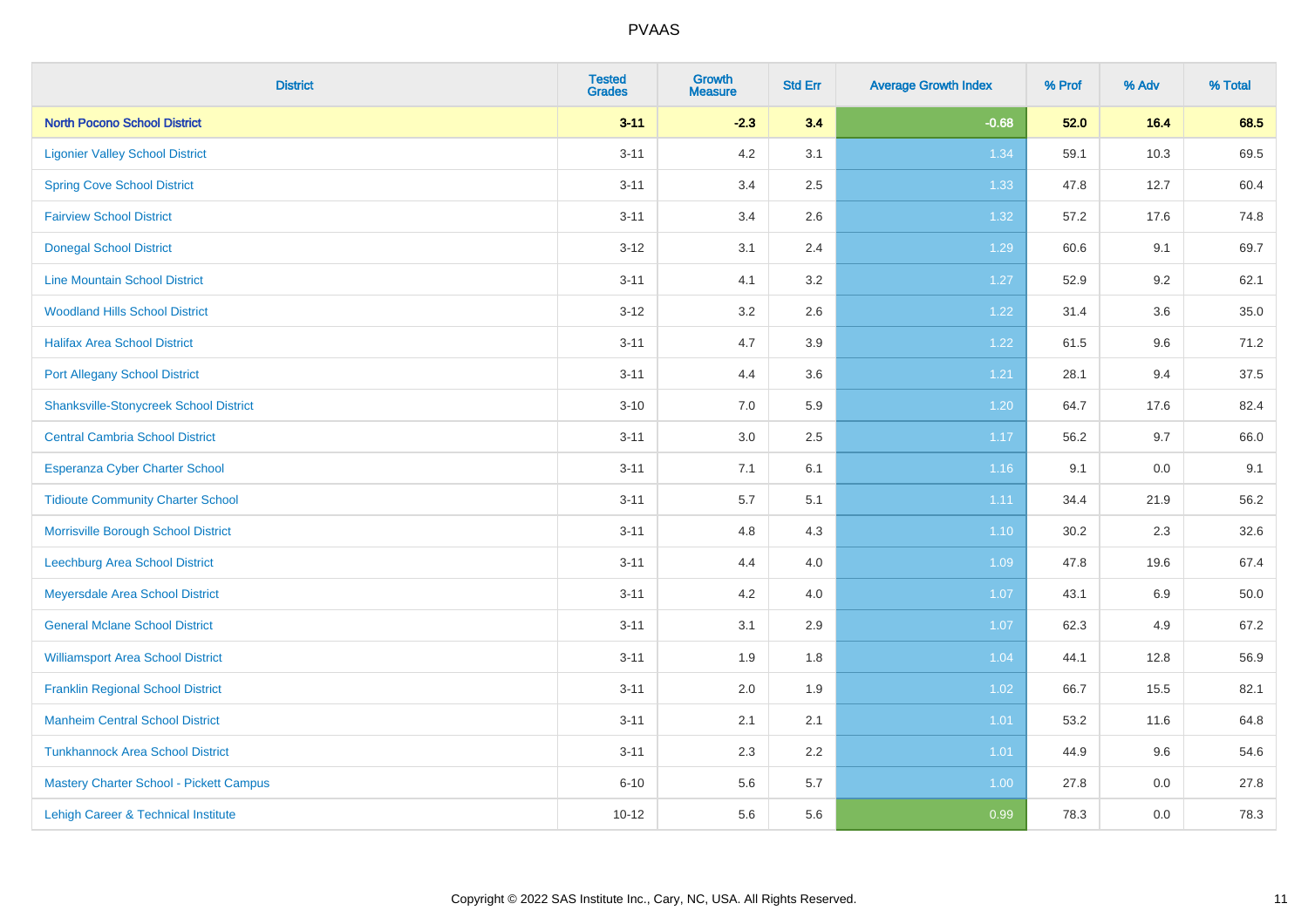| <b>District</b>                                | <b>Tested</b><br><b>Grades</b> | <b>Growth</b><br><b>Measure</b> | <b>Std Err</b> | <b>Average Growth Index</b> | % Prof | % Adv   | % Total |
|------------------------------------------------|--------------------------------|---------------------------------|----------------|-----------------------------|--------|---------|---------|
| <b>North Pocono School District</b>            | $3 - 11$                       | $-2.3$                          | 3.4            | $-0.68$                     | 52.0   | 16.4    | 68.5    |
| <b>Bensalem Township School District</b>       | $3 - 11$                       | 1.6                             | 1.6            | 0.98                        | 38.8   | $8.3\,$ | 47.1    |
| <b>Hopewell Area School District</b>           | $3 - 11$                       | 2.6                             | 2.7            | 0.97                        | 58.4   | 4.0     | 62.4    |
| <b>Berlin Brothersvalley School District</b>   | $3 - 11$                       | 4.0                             | 4.2            | 0.96                        | 48.8   | 14.0    | 62.8    |
| <b>Clairton City School District</b>           | $3 - 11$                       | 3.5                             | 3.7            | 0.95                        | 13.4   | 0.0     | 13.4    |
| <b>Lower Moreland Township School District</b> | $3 - 11$                       | 2.0                             | 2.2            | 0.95                        | 62.8   | 17.0    | 79.8    |
| <b>Baldwin-Whitehall School District</b>       | $3 - 11$                       | 1.8                             | 1.9            | 0.94                        | 58.6   | 8.6     | 67.1    |
| <b>Keystone School District</b>                | $3 - 11$                       | 3.1                             | 3.3            | 0.94                        | 50.6   | 6.5     | 57.1    |
| <b>Bedford Area School District</b>            | $3 - 11$                       | 2.5                             | 2.6            | 0.93                        | 48.5   | 10.0    | 58.5    |
| Northwestern Lehigh School District            | $3 - 11$                       | 2.2                             | 2.3            | 0.93                        | 53.3   | 9.7     | 63.0    |
| West Jefferson Hills School District           | $3 - 11$                       | 1.8                             | 2.1            | 0.88                        | 55.7   | 20.8    | 76.4    |
| South Fayette Township School District         | $3 - 11$                       | 1.7                             | 2.0            | 0.88                        | 61.0   | 26.5    | 87.6    |
| <b>North Clarion County School District</b>    | $3 - 12$                       | 3.7                             | 4.3            | 0.85                        | 67.5   | 15.0    | 82.5    |
| <b>Marple Newtown School District</b>          | $3 - 11$                       | 2.0                             | 2.4            | 0.81                        | 57.6   | 12.8    | 70.4    |
| <b>Mcguffey School District</b>                | $3 - 11$                       | 2.1                             | 2.6            | 0.81                        | 57.7   | 3.1     | 60.8    |
| <b>Camp Hill School District</b>               | $3 - 12$                       | 2.3                             | 3.0            | 0.78                        | 53.6   | 17.5    | 71.1    |
| Urban Pathways 6-12 Charter School             | $6 - 11$                       | 4.8                             | 6.4            | 0.75                        | 28.6   | 0.0     | 28.6    |
| Southeastern Greene School District            | $3 - 10$                       | 3.3                             | 4.6            | $\overline{0.72}$           | 57.6   | 6.1     | 63.6    |
| <b>Harmony Area School District</b>            | $3 - 10$                       | 4.5                             | 6.3            | 0.72                        | 33.3   | 13.3    | 46.7    |
| <b>Athens Area School District</b>             | $3 - 11$                       | 1.6                             | 2.5            | 0.64                        | 46.9   | 7.6     | 54.5    |
| <b>United School District</b>                  | $3 - 11$                       | 2.1                             | 3.4            | 0.63                        | 60.3   | 6.6     | 66.9    |
| <b>Laurel School District</b>                  | $3 - 11$                       | 1.8                             | 3.1            | 0.59                        | 70.1   | 2.3     | 72.4    |
| <b>Commodore Perry School District</b>         | $3 - 11$                       | 3.2                             | 5.5            | 0.58                        | 58.3   | 0.0     | 58.3    |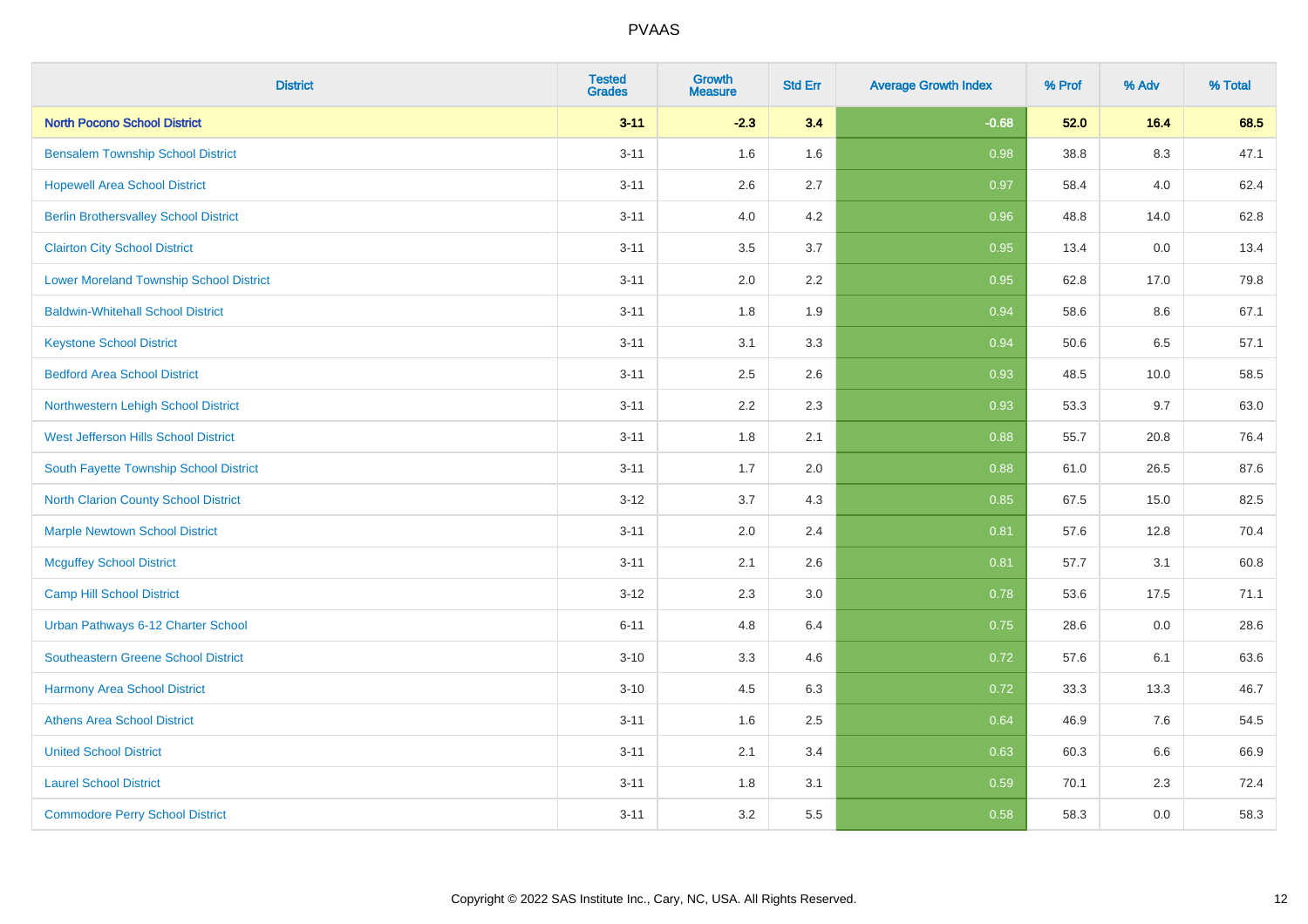| <b>District</b>                               | <b>Tested</b><br><b>Grades</b> | <b>Growth</b><br><b>Measure</b> | <b>Std Err</b> | <b>Average Growth Index</b> | % Prof | % Adv | % Total |
|-----------------------------------------------|--------------------------------|---------------------------------|----------------|-----------------------------|--------|-------|---------|
| <b>North Pocono School District</b>           | $3 - 11$                       | $-2.3$                          | 3.4            | $-0.68$                     | 52.0   | 16.4  | 68.5    |
| <b>Forbes Road School District</b>            | $3 - 11$                       | 2.8                             | 5.1            | 0.56                        | 41.4   | 10.3  | 51.7    |
| <b>Schuylkill Valley School District</b>      | $3 - 11$                       | 1.4                             | 2.5            | 0.56                        | 55.1   | 10.2  | 65.3    |
| <b>Union School District</b>                  | $3-12$                         | 2.3                             | 4.2            | 0.54                        | 32.6   | 7.0   | 39.5    |
| <b>Radnor Township School District</b>        | $3 - 12$                       | 1.0                             | 2.1            | 0.50                        | 65.0   | 23.2  | 88.2    |
| <b>Hanover Area School District</b>           | $3 - 11$                       | 2.2                             | 4.6            | 0.48                        | 42.9   | 5.7   | 48.6    |
| <b>Purchase Line School District</b>          | $3 - 12$                       | 1.7                             | 3.5            | 0.47                        | 43.1   | 5.4   | 48.5    |
| <b>Upper Adams School District</b>            | $3 - 11$                       | 1.3                             | 2.9            | 0.47                        | 55.2   | 8.6   | 63.8    |
| <b>Roberto Clemente Charter School</b>        | $3-12$                         | 2.2                             | 4.9            | 0.45                        | 27.5   | 5.0   | 32.5    |
| <b>Union Area School District</b>             | $3 - 11$                       | 1.9                             | 4.3            | 0.44                        | 61.5   | 0.0   | 61.5    |
| Mastery Charter High School-Lenfest Campus    | $7 - 11$                       | 2.5                             | 5.7            | $\boxed{0.43}$              | 40.0   | 0.0   | 40.0    |
| <b>Galeton Area School District</b>           | $3 - 11$                       | 2.2                             | 5.3            | 0.42                        | 41.3   | 4.4   | 45.6    |
| <b>Newport School District</b>                | $3 - 12$                       | 1.4                             | 3.5            | 0.41                        | 51.5   | 10.3  | 61.8    |
| <b>Tussey Mountain School District</b>        | $3 - 12$                       | 1.5                             | 3.7            | 0.40                        | 38.6   | 1.8   | 40.4    |
| <b>South Eastern School District</b>          | $3 - 11$                       | 0.9                             | 2.4            | 0.39                        | 54.8   | 6.6   | 61.4    |
| <b>Gateway School District</b>                | $3 - 11$                       | 0.8                             | 2.2            | 0.38                        | 52.1   | 13.8  | 65.9    |
| <b>Wallingford-Swarthmore School District</b> | $3 - 10$                       | 0.9                             | 2.4            | 0.38                        | 64.4   | 22.7  | 87.1    |
| <b>Lakeland School District</b>               | $3 - 11$                       | 1.1                             | 2.8            | 0.38                        | 48.6   | 3.7   | 52.3    |
| <b>Lower Dauphin School District</b>          | $3 - 11$                       | $0.6\,$                         | 1.9            | 0.33                        | 49.2   | 12.6  | 61.8    |
| <b>Wyomissing Area School District</b>        | $3 - 12$                       | $0.8\,$                         | 2.6            | 0.33                        | 55.7   | 17.6  | 73.3    |
| <b>Mastery Charter School - Thomas Campus</b> | $3 - 10$                       | 2.1                             | 6.2            | 0.33                        | 28.6   | 0.0   | 28.6    |
| Lehigh Valley Academy Regional Charter School | $3 - 11$                       | 0.7                             | 2.3            | 0.32                        | 46.3   | 5.0   | 51.4    |
| <b>Greater Latrobe School District</b>        | $3 - 11$                       | 0.6                             | 1.9            | 0.31                        | 55.5   | 14.1  | 69.5    |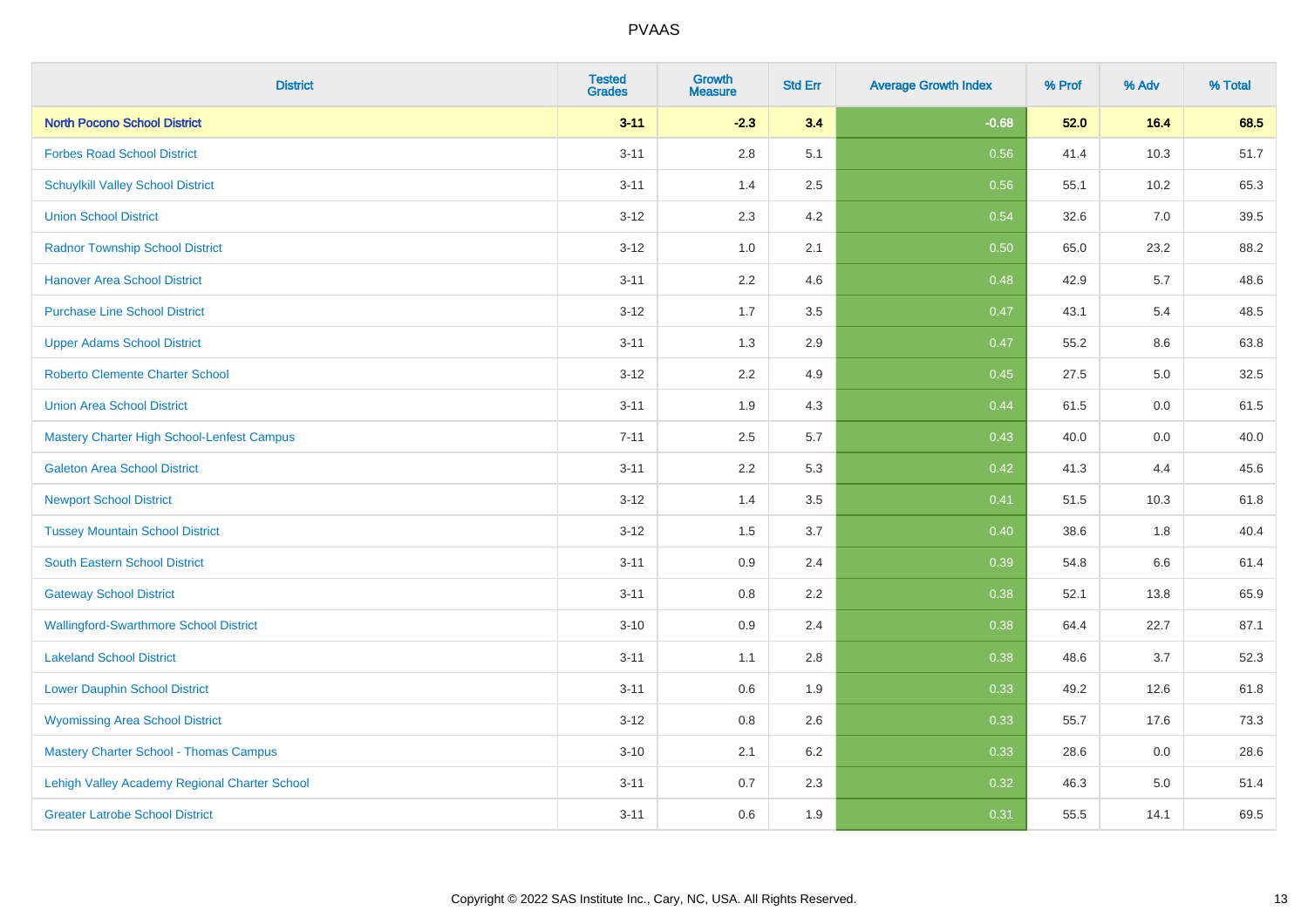| <b>District</b>                          | <b>Tested</b><br><b>Grades</b> | <b>Growth</b><br><b>Measure</b> | <b>Std Err</b> | <b>Average Growth Index</b> | % Prof | % Adv   | % Total |
|------------------------------------------|--------------------------------|---------------------------------|----------------|-----------------------------|--------|---------|---------|
| <b>North Pocono School District</b>      | $3 - 11$                       | $-2.3$                          | 3.4            | $-0.68$                     | 52.0   | 16.4    | 68.5    |
| <b>Greenville Area School District</b>   | $3 - 11$                       | 0.7                             | 2.9            | 0.26                        | 53.4   | 6.9     | 60.3    |
| <b>Bloomsburg Area School District</b>   | $3 - 10$                       | 0.7                             | 3.0            | 0.23                        | 55.9   | 11.8    | 67.6    |
| <b>Jersey Shore Area School District</b> | $3 - 11$                       | 0.5                             | 2.6            | 0.21                        | 47.1   | 9.2     | 56.2    |
| <b>Reynolds School District</b>          | $3 - 10$                       | 0.5                             | 3.4            | 0.16                        | 52.1   | 7.0     | 59.2    |
| <b>Brockway Area School District</b>     | $3 - 11$                       | 0.6                             | 3.6            | 0.16                        | 49.2   | 7.7     | 56.9    |
| Northern Lebanon School District         | $3 - 11$                       | 0.4                             | 2.5            | 0.15                        | 28.0   | 3.0     | 31.0    |
| <b>Danville Area School District</b>     | $3 - 11$                       | 0.4                             | 2.6            | 0.15                        | 57.4   | 18.4    | 75.7    |
| <b>Smethport Area School District</b>    | $3 - 12$                       | 0.6                             | 3.9            | 0.15                        | 37.0   | 1.8     | 38.9    |
| Insight PA Cyber Charter School          | $3 - 11$                       | 0.7                             | 5.7            | 0.12                        | 50.0   | 4.8     | 54.8    |
| <b>Hempfield School District</b>         | $3 - 11$                       | 0.1                             | 1.4            | 0.08                        | 58.2   | 9.9     | 68.2    |
| <b>West Branch Area School District</b>  | $3 - 11$                       | 0.2                             | 3.8            | 0.05                        | 47.2   | 1.9     | 49.1    |
| East Stroudsburg Area School District    | $3 - 11$                       | 0.1                             | 1.6            | 0.05                        | 45.8   | $7.8\,$ | 53.6    |
| <b>Wilkes-Barre Area School District</b> | $3 - 11$                       | 0.1                             | 3.2            | 0.02                        | 35.5   | 5.4     | 40.9    |
| <b>Susquenita School District</b>        | $3 - 11$                       | $-0.1$                          | 2.8            | $-0.01$                     | 47.7   | 10.1    | 57.8    |
| <b>Penn Cambria School District</b>      | $3 - 11$                       | $-0.0$                          | 2.7            | $-0.01$                     | 61.5   | 7.7     | 69.2    |
| <b>Kutztown Area School District</b>     | $3 - 12$                       | $-0.2$                          | 3.2            | $-0.05$                     | 55.4   | 13.3    | 68.7    |
| <b>Avella Area School District</b>       | $3 - 12$                       | $-0.3$                          | 4.7            | $-0.05$                     | 49.3   | 14.5    | 63.8    |
| <b>Mercer Area School District</b>       | $3 - 11$                       | $-0.2$                          | 3.3            | $-0.06$                     | 56.0   | 8.0     | 64.0    |
| <b>Warren County School District</b>     | $3 - 11$                       | $-0.1$                          | 1.8            | $-0.06$                     | 37.2   | 5.3     | 42.6    |
| <b>Chester-Upland School District</b>    | $3 - 11$                       | $-0.3$                          | 2.7            | $-0.09$                     | 13.8   | 0.8     | 14.6    |
| New Kensington-Arnold School District    | $3 - 11$                       | $-0.4$                          | 3.8            | $-0.10$                     | 40.7   | 3.7     | 44.4    |
| <b>Blue Ridge School District</b>        | $3 - 11$                       | $-0.5$                          | 3.6            | $-0.12$                     | 44.6   | 3.1     | 47.7    |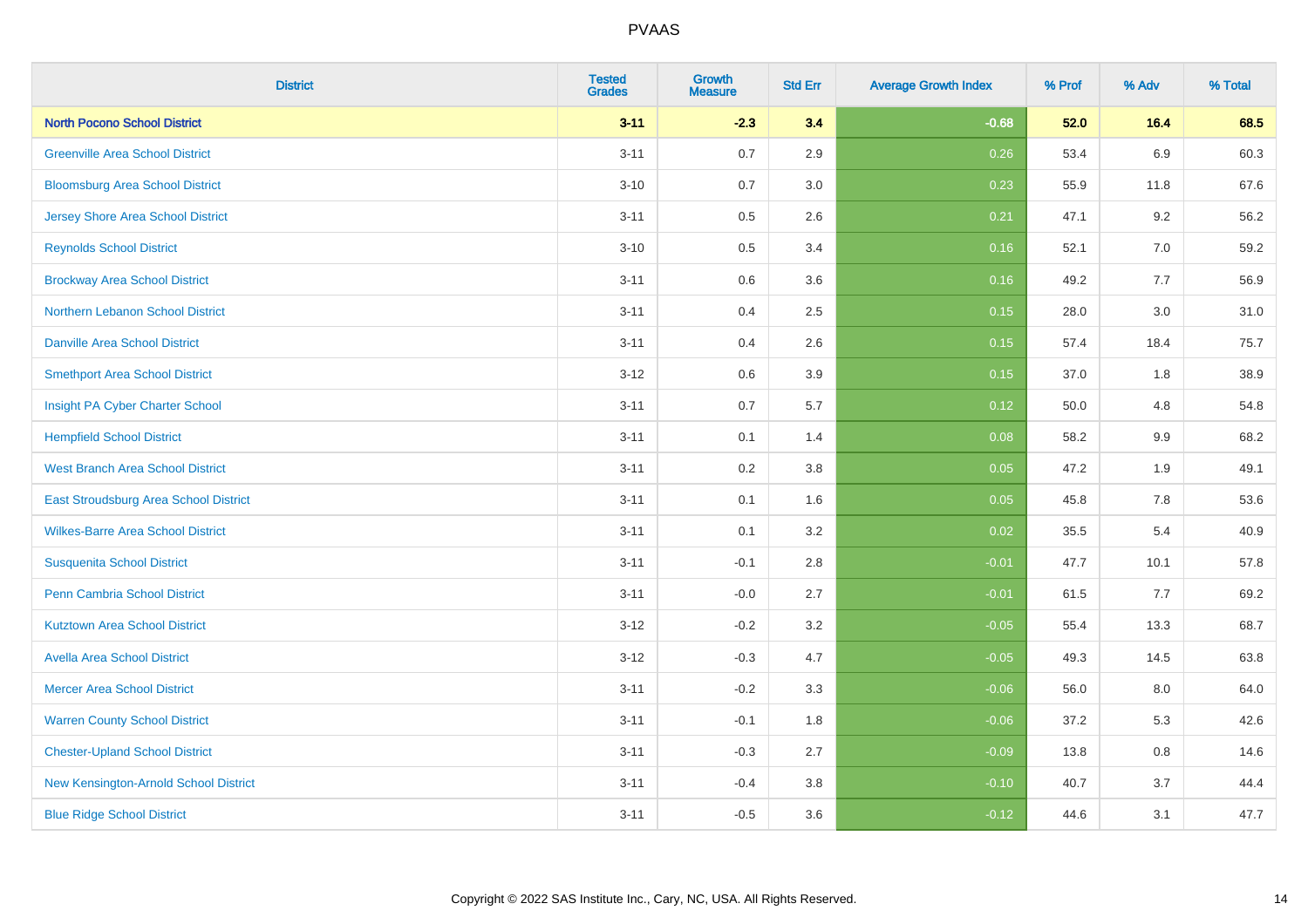| <b>District</b>                                    | <b>Tested</b><br><b>Grades</b> | <b>Growth</b><br><b>Measure</b> | <b>Std Err</b> | <b>Average Growth Index</b> | % Prof | % Adv   | % Total |
|----------------------------------------------------|--------------------------------|---------------------------------|----------------|-----------------------------|--------|---------|---------|
| <b>North Pocono School District</b>                | $3 - 11$                       | $-2.3$                          | 3.4            | $-0.68$                     | 52.0   | 16.4    | 68.5    |
| <b>Central Fulton School District</b>              | $3 - 11$                       | $-0.5$                          | 3.5            | $-0.14$                     | 51.4   | $8.6\,$ | 60.0    |
| <b>Otto-Eldred School District</b>                 | $3 - 11$                       | $-0.7$                          | 4.2            | $-0.15$                     | 56.2   | 6.2     | 62.5    |
| <b>Oley Valley School District</b>                 | $3 - 11$                       | $-0.4$                          | 2.8            | $-0.15$                     | 43.1   | 12.9    | 56.0    |
| Philadelphia Electrical & Tech Charter High School | $10 - 10$                      | $-0.5$                          | 2.9            | $-0.15$                     | 8.8    | 0.0     | 8.8     |
| <b>Bellefonte Area School District</b>             | $3 - 11$                       | $-0.4$                          | 2.2            | $-0.17$                     | 47.6   | 10.6    | 58.2    |
| Southern Lehigh School District                    | $3 - 11$                       | $-0.4$                          | 2.3            | $-0.17$                     | 66.1   | 11.9    | 78.0    |
| <b>Crestwood School District</b>                   | $3 - 11$                       | $-0.4$                          | 2.4            | $-0.17$                     | 57.4   | 17.0    | 74.4    |
| <b>Achievement House Charter School</b>            | $7 - 11$                       | $-0.7$                          | 4.0            | $-0.17$                     | 32.5   | 2.6     | 35.1    |
| <b>Millville Area School District</b>              | $3 - 12$                       | $-0.9$                          | 4.7            | $-0.18$                     | 51.4   | 5.4     | 56.8    |
| <b>Mount Carmel Area School District</b>           | $3 - 11$                       | $-0.6$                          | 3.1            | $-0.18$                     | 45.3   | 2.1     | 47.4    |
| <b>Westinghouse Arts Academy Charter School</b>    | $9 - 10$                       | $-0.7$                          | 3.6            | $-0.19$                     | 59.2   | 8.4     | 67.6    |
| <b>Panther Valley School District</b>              | $3-12$                         | $-0.6$                          | 3.3            | $-0.19$                     | 47.9   | 4.3     | 52.1    |
| <b>Harrisburg City School District</b>             | $3 - 11$                       | $-0.4$                          | 2.1            | $-0.19$                     | 15.1   | 0.4     | 15.5    |
| <b>Girard School District</b>                      | $3 - 11$                       | $-0.6$                          | 2.7            | $-0.22$                     | 53.9   | 15.6    | 69.6    |
| <b>Lakeview School District</b>                    | $3 - 11$                       | $-0.9$                          | 3.7            | $-0.24$                     | 60.3   | 3.2     | 63.5    |
| <b>Glendale School District</b>                    | $3 - 10$                       | $-0.9$                          | 3.7            | $-0.24$                     | 50.0   | 5.4     | 55.4    |
| <b>Penn Manor School District</b>                  | $3 - 11$                       | $-0.4$                          | 1.6            | $-0.25$                     | 51.9   | 12.6    | 64.5    |
| <b>Tuscarora School District</b>                   | $3 - 11$                       | $-0.6$                          | 2.3            | $-0.27$                     | 45.1   | 8.1     | 53.2    |
| <b>Cornell School District</b>                     | $3 - 11$                       | $-1.6$                          | 5.0            | $-0.32$                     | 33.8   | 1.5     | 35.4    |
| <b>Albert Gallatin Area School District</b>        | $3 - 11$                       | $-0.8$                          | 2.4            | $-0.32$                     | 54.5   | 10.0    | 64.6    |
| Hope For Hyndman Charter School                    | $3 - 11$                       | $-2.0$                          | 6.1            | $-0.32$                     | 33.3   | 0.0     | 33.3    |
| <b>Palmerton Area School District</b>              | $3 - 11$                       | $-1.2$                          | 3.0            | $-0.39$                     | 57.4   | 5.0     | 62.4    |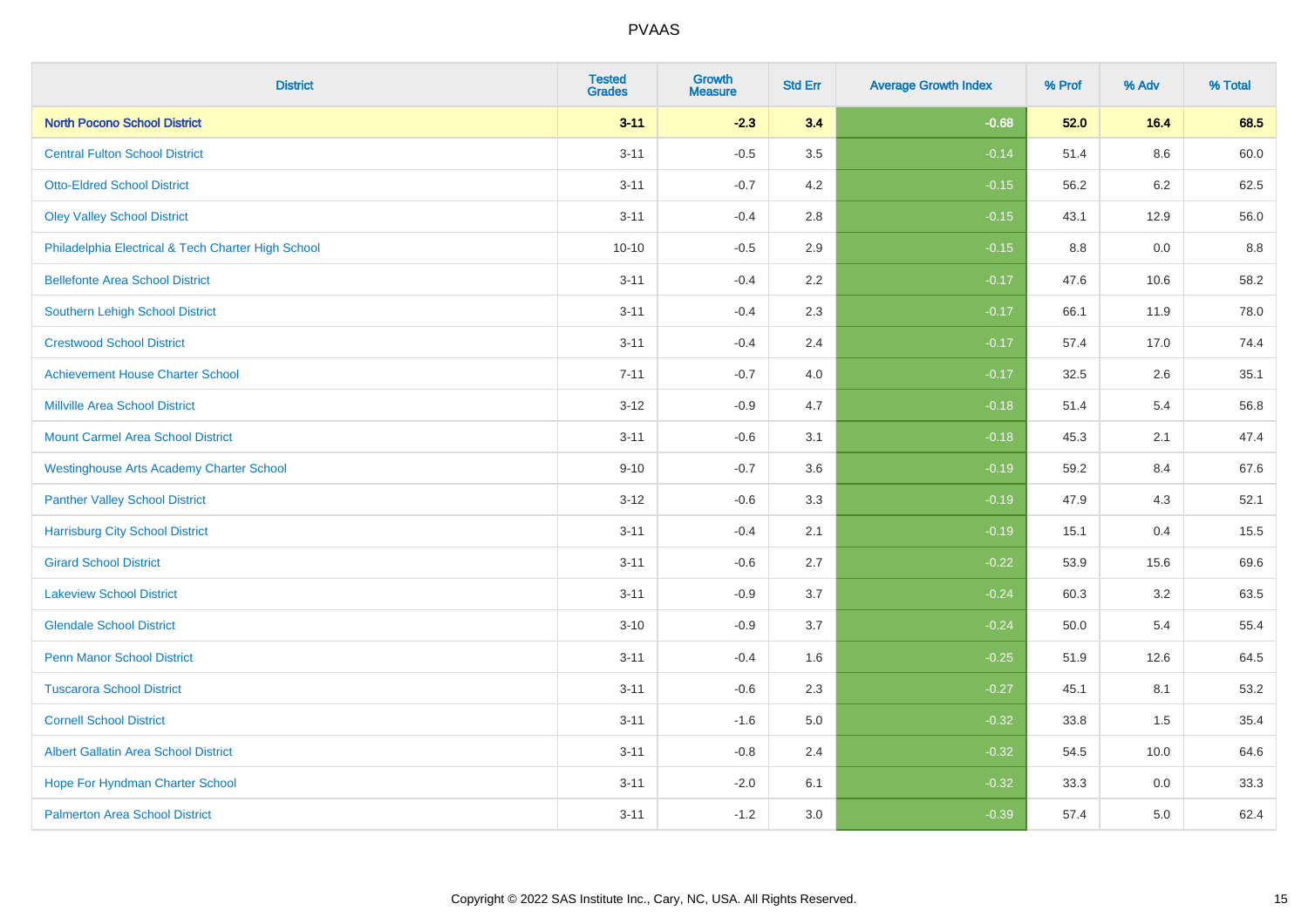| <b>District</b>                                         | <b>Tested</b><br><b>Grades</b> | <b>Growth</b><br><b>Measure</b> | <b>Std Err</b> | <b>Average Growth Index</b> | % Prof | % Adv   | % Total |
|---------------------------------------------------------|--------------------------------|---------------------------------|----------------|-----------------------------|--------|---------|---------|
| <b>North Pocono School District</b>                     | $3 - 11$                       | $-2.3$                          | 3.4            | $-0.68$                     | 52.0   | 16.4    | 68.5    |
| <b>Bellwood-Antis School District</b>                   | $3 - 10$                       | $-1.2$                          | 3.2            | $-0.39$                     | 55.1   | 10.1    | 65.2    |
| <b>Sharpsville Area School District</b>                 | $3 - 11$                       | $-1.4$                          | 3.5            | $-0.40$                     | 55.2   | 13.4    | 68.7    |
| <b>North Schuylkill School District</b>                 | $3 - 11$                       | $-1.0$                          | 2.4            | $-0.42$                     | 41.8   | 5.1     | 46.8    |
| <b>Bangor Area School District</b>                      | $3 - 12$                       | $-0.9$                          | 2.0            | $-0.43$                     | 44.3   | 4.7     | 49.0    |
| <b>Shaler Area School District</b>                      | $3 - 11$                       | $-0.8$                          | 1.9            | $-0.43$                     | 49.1   | 9.6     | 58.7    |
| <b>Conewago Valley School District</b>                  | $3 - 12$                       | $-0.9$                          | 2.0            | $-0.45$                     | 51.7   | 9.6     | 61.3    |
| <b>Elizabethtown Area School District</b>               | $3 - 12$                       | $-0.9$                          | 1.9            | $-0.47$                     | 50.0   | 11.2    | 61.2    |
| Center For Student Learning Charter School At Pennsbury | $6 - 12$                       | $-2.9$                          | 6.1            | $-0.47$                     | 42.9   | 0.0     | 42.9    |
| South Side Area School District                         | $3 - 11$                       | $-1.6$                          | 3.3            | $-0.48$                     | 50.0   | 6.8     | 56.8    |
| <b>Wyoming Area School District</b>                     | $3 - 10$                       | $-1.3$                          | 2.6            | $-0.50$                     | 53.8   | 10.8    | 64.6    |
| Canon-Mcmillan School District                          | $3 - 11$                       | $-0.8$                          | 1.6            | $-0.50$                     | 58.7   | 15.9    | 74.6    |
| <b>Central Greene School District</b>                   | $3 - 11$                       | $-1.6$                          | $2.8\,$        | $-0.55$                     | 54.2   | 2.8     | 57.0    |
| <b>Mid Valley School District</b>                       | $3 - 10$                       | $-1.7$                          | 3.0            | $-0.55$                     | 45.1   | 7.8     | 52.9    |
| <b>Manheim Township School District</b>                 | $3 - 12$                       | $-0.9$                          | 1.6            | $-0.58$                     | 53.2   | 15.5    | 68.7    |
| <b>Clarion-Limestone Area School District</b>           | $3 - 12$                       | $-2.5$                          | 4.1            | $-0.60$                     | 56.8   | $6.8\,$ | 63.6    |
| <b>Burgettstown Area School District</b>                | $3 - 11$                       | $-2.1$                          | 3.4            | $-0.62$                     | 50.0   | 1.4     | 51.4    |
| <b>Susquehanna Community School District</b>            | $3 - 11$                       | $-2.8$                          | 4.2            | $-0.66$                     | 49.4   | 6.9     | 56.3    |
| <b>Fannett-Metal School District</b>                    | $3 - 11$                       | $-3.4$                          | 5.1            | $-0.67$                     | 38.7   | 8.1     | 46.8    |
| <b>Cheltenham School District</b>                       | $3 - 11$                       | $-1.4$                          | 2.1            | $-0.67$                     | 46.1   | 10.0    | 56.1    |
| <b>North Pocono School District</b>                     | $3 - 11$                       | $-2.3$                          | 3.4            | $-0.68$                     | 52.0   | 16.4    | 68.5    |
| Mt Lebanon School District                              | $3 - 11$                       | $-1.0$                          | 1.5            | $-0.70$                     | 61.9   | 24.0    | 85.9    |
| <b>Lehighton Area School District</b>                   | $3 - 11$                       | $-1.6$                          | 2.3            | $-0.70$                     | 51.1   | 5.6     | 56.7    |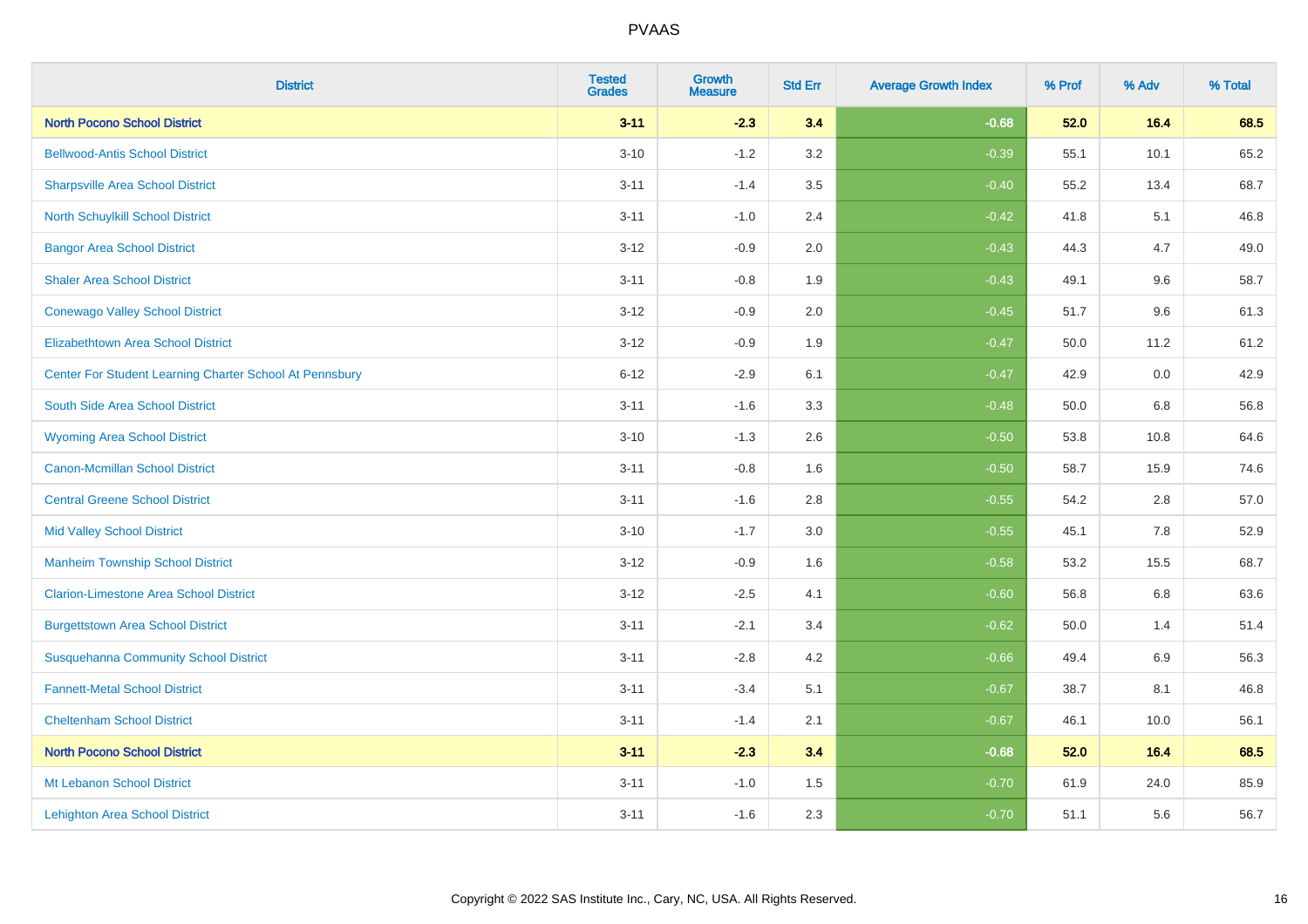| <b>District</b>                               | <b>Tested</b><br><b>Grades</b> | <b>Growth</b><br><b>Measure</b> | <b>Std Err</b> | <b>Average Growth Index</b> | % Prof | % Adv | % Total |
|-----------------------------------------------|--------------------------------|---------------------------------|----------------|-----------------------------|--------|-------|---------|
| <b>North Pocono School District</b>           | $3 - 11$                       | $-2.3$                          | 3.4            | $-0.68$                     | 52.0   | 16.4  | 68.5    |
| Huntingdon Area School District               | $3 - 11$                       | $-2.0$                          | 2.7            | $-0.72$                     | 36.8   | 10.3  | 47.0    |
| <b>Bald Eagle Area School District</b>        | $3 - 11$                       | $-2.1$                          | 2.7            | $-0.75$                     | 48.4   | 9.4   | 57.7    |
| <b>Turkeyfoot Valley Area School District</b> | $3 - 12$                       | $-4.3$                          | 5.6            | $-0.76$                     | 22.0   | 5.1   | 27.1    |
| <b>Gillingham Charter School</b>              | $3 - 11$                       | $-4.4$                          | 5.6            | $-0.77$                     | 20.8   | 8.3   | 29.2    |
| <b>Conemaugh Valley School District</b>       | $3 - 12$                       | $-3.2$                          | 4.1            | $-0.78$                     | 48.2   | 5.6   | 53.7    |
| <b>Northeast Bradford School District</b>     | $3 - 10$                       | $-3.1$                          | 4.0            | $-0.78$                     | 33.9   | 3.4   | 37.3    |
| Shenango Area School District                 | $3 - 11$                       | $-2.6$                          | 3.3            | $-0.79$                     | 50.6   | 13.9  | 64.6    |
| <b>Lebanon School District</b>                | $3 - 11$                       | $-1.6$                          | 1.9            | $-0.80$                     | 24.4   | 2.6   | 27.0    |
| <b>Forest Area School District</b>            | $3 - 11$                       | $-4.4$                          | 5.4            | $-0.81$                     | 36.2   | 2.1   | 38.3    |
| <b>Chartiers Valley School District</b>       | $3 - 11$                       | $-1.7$                          | 2.0            | $-0.81$                     | 54.7   | 8.4   | 63.1    |
| <b>Phoenixville Area School District</b>      | $3 - 11$                       | $-1.7$                          | 2.1            | $-0.83$                     | 59.9   | 10.6  | 70.5    |
| <b>Charleroi School District</b>              | $3 - 11$                       | $-2.6$                          | 3.0            | $-0.86$                     | 55.7   | 7.4   | 63.1    |
| <b>Montour School District</b>                | $3 - 11$                       | $-1.8$                          | 2.1            | $-0.88$                     | 61.4   | 15.1  | 76.5    |
| <b>Columbia Borough School District</b>       | $3-12$                         | $-3.1$                          | $3.5\,$        | $-0.89$                     | 29.5   | 1.9   | 31.4    |
| <b>Sullivan County School District</b>        | $3 - 10$                       | $-4.0$                          | 4.4            | $-0.90$                     | 66.7   | 2.6   | 69.2    |
| <b>Austin Area School District</b>            | $3 - 11$                       | $-5.7$                          | 6.4            | $-0.90$                     | 33.3   | 5.6   | 38.9    |
| <b>Wyoming Valley West School District</b>    | $3 - 11$                       | $-2.2$                          | 2.4            | $-0.91$                     | 49.4   | 3.0   | 52.4    |
| Imhotep Institute Charter High School         | $9 - 11$                       | $-5.3$                          | 5.8            | $-0.92$                     | 25.0   | 0.0   | 25.0    |
| <b>North Hills School District</b>            | $3 - 11$                       | $-1.8$                          | 1.8            | $-0.96$                     | 59.1   | 14.1  | 73.2    |
| <b>Seneca Valley School District</b>          | $3 - 11$                       | $-1.4$                          | 1.4            | $-0.99$                     | 57.2   | 11.4  | 68.6    |
| <b>Valley Grove School District</b>           | $3 - 10$                       | $-3.7$                          | 3.7            | $-1.01$                     | 51.2   | 6.1   | 57.3    |
| <b>Lewisburg Area School District</b>         | $3 - 11$                       | $-2.7$                          | 2.6            | $-1.03$                     | 57.0   | 18.5  | 75.6    |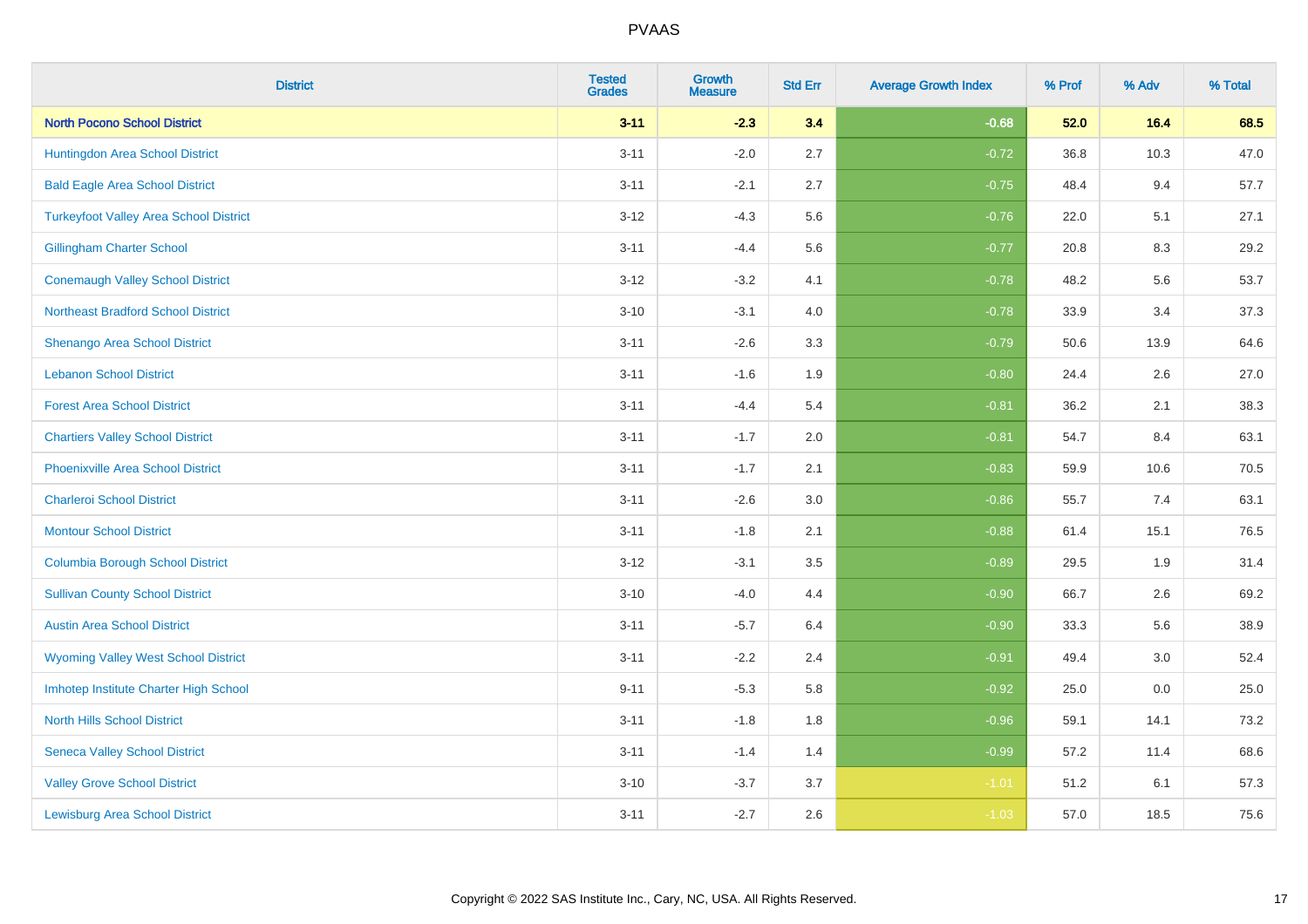| <b>District</b>                              | <b>Tested</b><br><b>Grades</b> | <b>Growth</b><br><b>Measure</b> | <b>Std Err</b> | <b>Average Growth Index</b> | % Prof | % Adv | % Total |
|----------------------------------------------|--------------------------------|---------------------------------|----------------|-----------------------------|--------|-------|---------|
| <b>North Pocono School District</b>          | $3 - 11$                       | $-2.3$                          | 3.4            | $-0.68$                     | 52.0   | 16.4  | 68.5    |
| <b>West Greene School District</b>           | $3 - 11$                       | $-4.5$                          | 4.3            | $-1.04$                     | 36.6   | 7.3   | 43.9    |
| <b>Quaker Valley School District</b>         | $3 - 11$                       | $-2.8$                          | 2.6            | $-1.08$                     | 55.2   | 13.2  | 68.4    |
| Oil City Area School District                | $3 - 11$                       | $-2.9$                          | 2.6            | $-1.08$                     | 44.4   | 5.8   | 50.2    |
| Conemaugh Township Area School District      | $3 - 12$                       | $-3.7$                          | 3.4            | $-1.09$                     | 53.8   | 17.6  | 71.4    |
| <b>Riverside School District</b>             | $3 - 11$                       | $-3.2$                          | 3.0            | $-1.09$                     | 43.0   | 9.0   | 52.0    |
| Juniata Valley School District               | $3 - 11$                       | $-3.9$                          | 3.5            | $-1.10$                     | 44.4   | 3.5   | 47.8    |
| <b>Dallas School District</b>                | $3 - 11$                       | $-2.5$                          | 2.2            | $-1.12$                     | 54.9   | 7.6   | 62.4    |
| Jeannette City School District               | $3 - 11$                       | $-4.3$                          | 3.8            | $-1.13$                     | 46.7   | 7.5   | 54.2    |
| <b>Antietam School District</b>              | $3 - 10$                       | $-4.3$                          | 3.8            | $-1.13$                     | 36.4   | 5.4   | 41.8    |
| <b>Kane Area School District</b>             | $3 - 10$                       | $-3.7$                          | 3.2            | $-1.17$                     | 39.5   | 9.9   | 49.4    |
| <b>Chichester School District</b>            | $3 - 11$                       | $-2.7$                          | 2.3            | $-1.17$                     | 44.6   | 6.6   | 51.2    |
| <b>Chestnut Ridge School District</b>        | $3 - 12$                       | $-3.4$                          | 2.9            | $-1.17$                     | 46.6   | 5.8   | 52.4    |
| <b>Big Beaver Falls Area School District</b> | $3 - 11$                       | $-3.9$                          | 3.3            | $-1.18$                     | 34.1   | 3.5   | 37.6    |
| <b>Greater Johnstown School District</b>     | $3 - 11$                       | $-3.1$                          | 2.6            | $-1.19$                     | 26.1   | 0.0   | 26.1    |
| <b>Riverview School District</b>             | $3 - 11$                       | $-4.6$                          | 3.8            | $-1.20$                     | 57.9   | 15.8  | 73.7    |
| <b>Scranton School District</b>              | $3 - 12$                       | $-2.9$                          | 2.4            | $-1.22$                     | 45.6   | 3.6   | 49.1    |
| <b>Elk Lake School District</b>              | $3 - 11$                       | $-4.0$                          | 3.3            | $-1.23$                     | 46.2   | 3.3   | 49.4    |
| <b>Apollo-Ridge School District</b>          | $3 - 12$                       | $-4.7$                          | 3.7            | $-1.24$                     | 50.0   | 10.0  | 60.0    |
| <b>Troy Area School District</b>             | $3 - 10$                       | $-4.3$                          | 3.4            | $-1.26$                     | 43.2   | 5.7   | 48.9    |
| <b>Bristol Borough School District</b>       | $3 - 12$                       | $-4.3$                          | 3.4            | $-1.27$                     | 39.7   | 1.3   | 41.0    |
| <b>Shade-Central City School District</b>    | $3 - 11$                       | $-5.9$                          | 4.6            | $-1.28$                     | 27.8   | 0.0   | 27.8    |
| <b>Ellwood City Area School District</b>     | $3 - 11$                       | $-4.2$                          | 3.2            | $-1.29$                     | 54.1   | 14.1  | 68.2    |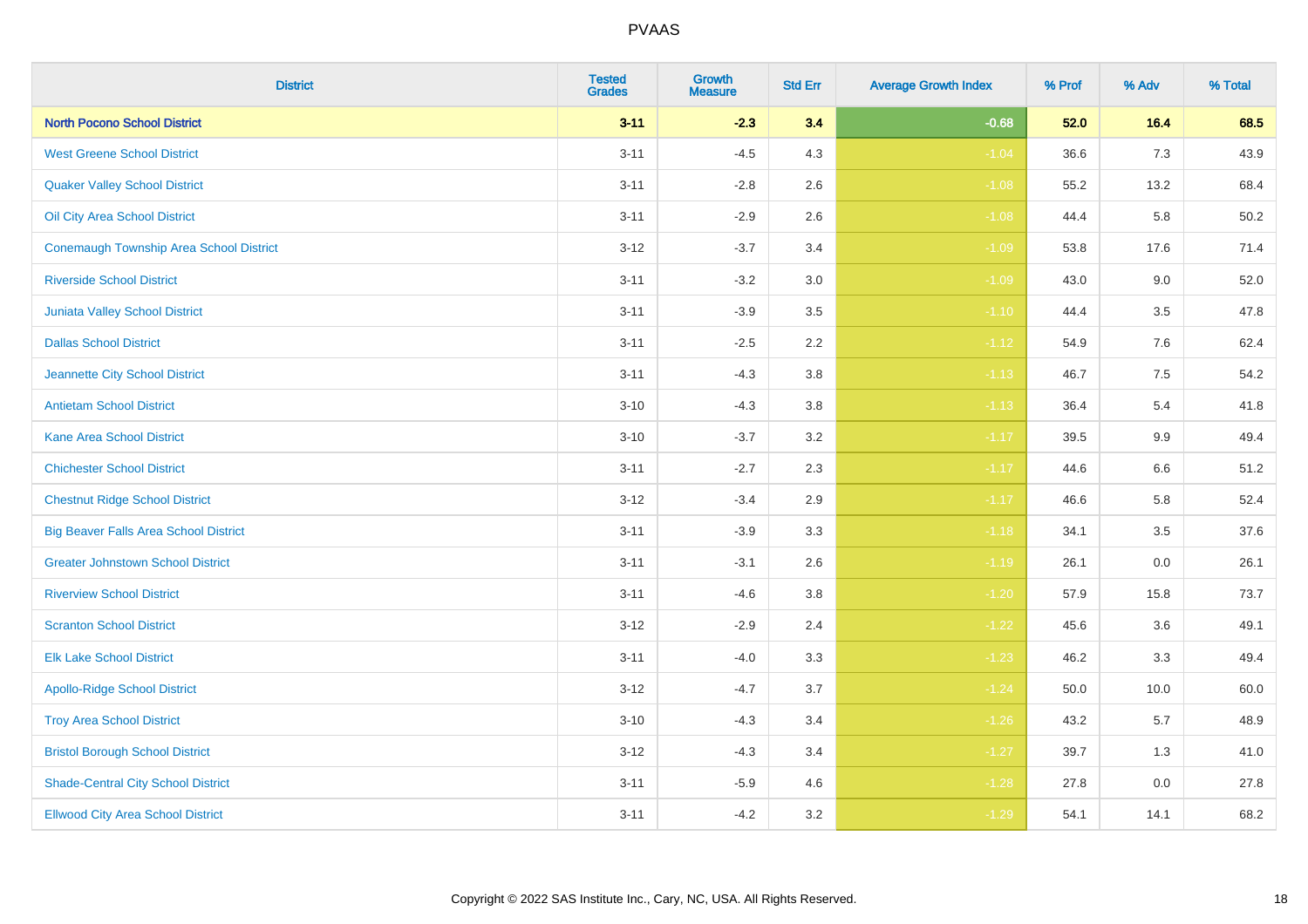| <b>District</b>                                                       | <b>Tested</b><br><b>Grades</b> | <b>Growth</b><br><b>Measure</b> | <b>Std Err</b> | <b>Average Growth Index</b> | % Prof | % Adv | % Total |
|-----------------------------------------------------------------------|--------------------------------|---------------------------------|----------------|-----------------------------|--------|-------|---------|
| <b>North Pocono School District</b>                                   | $3 - 11$                       | $-2.3$                          | 3.4            | $-0.68$                     | 52.0   | 16.4  | 68.5    |
| <b>Cambria Heights School District</b>                                | $3 - 10$                       | $-4.1$                          | 3.1            | $-1.32$                     | 51.0   | 6.0   | 57.0    |
| <b>Ferndale Area School District</b>                                  | $3 - 10$                       | $-5.8$                          | 4.3            | $-1.33$                     | 40.0   | 0.0   | 40.0    |
| <b>Greencastle-Antrim School District</b>                             | $3 - 11$                       | $-3.0$                          | 2.2            | $-1.36$                     | 62.4   | 9.9   | 72.3    |
| <b>Westmont Hilltop School District</b>                               | $3 - 11$                       | $-4.0$                          | 2.8            | $-1.40$                     | 36.3   | 13.3  | 49.6    |
| <b>Claysburg-Kimmel School District</b>                               | $3 - 11$                       | $-5.7$                          | 4.0            | $-1.42$                     | 42.9   | 8.2   | 51.0    |
| <b>MaST Community Charter School</b>                                  | $3 - 10$                       | $-4.1$                          | 2.7            | $-1.52$                     | 44.0   | 9.5   | 53.4    |
| <b>Fort Cherry School District</b>                                    | $3 - 10$                       | $-5.9$                          | 3.8            | $-1.56$                     | 55.2   | 5.2   | 60.3    |
| <b>Tri-Valley School District</b>                                     | $3 - 10$                       | $-6.4$                          | 4.1            | $-1.57$                     | 37.0   | 4.4   | 41.3    |
| Preparatory Charter School Of Mathematics, Science, Tech, And Careers | $9 - 10$                       | $-4.0$                          | 2.5            | $-1.59$                     | 15.0   | 0.0   | 15.0    |
| <b>Carbon Career &amp; Technical Institute</b>                        | $9 - 11$                       | $-5.7$                          | 3.6            | $-1.59$                     | 34.5   | $1.2$ | 35.7    |
| <b>Shamokin Area School District</b>                                  | $3 - 11$                       | $-7.7$                          | 4.8            | $-1.60$                     | 38.1   | 3.2   | 41.3    |
| <b>Fairfield Area School District</b>                                 | $3 - 11$                       | $-5.6$                          | 3.4            | $-1.66$                     | 57.9   | 4.0   | 61.8    |
| <b>Pottstown School District</b>                                      | $3 - 12$                       | $-4.0$                          | 2.4            | $-1.68$                     | 29.8   | 1.2   | 31.0    |
| <b>Twin Valley School District</b>                                    | $3 - 12$                       | $-3.6$                          | 2.1            | $-1.69$                     | 49.6   | 7.1   | 56.8    |
| <b>East Pennsboro Area School District</b>                            | $3 - 11$                       | $-4.2$                          | 2.5            | $-1.71$                     | 60.8   | 8.5   | 69.3    |
| <b>Brentwood Borough School District</b>                              | $3 - 11$                       | $-5.3$                          | 3.0            | $-1.72$                     | 52.0   | 6.1   | 58.2    |
| Perseus House Charter School Of Excellence                            | $6 - 11$                       | $-5.2$                          | 3.0            | $-1.72$                     | 16.5   | 0.0   | 16.5    |
| <b>Old Forge School District</b>                                      | $3 - 12$                       | $-5.9$                          | 3.4            | $-1.73$                     | 52.9   | 7.1   | 60.0    |
| <b>Canton Area School District</b>                                    | $3 - 11$                       | $-5.5$                          | 3.2            | $-1.75$                     | 40.7   | 2.3   | 43.0    |
| <b>Washington School District</b>                                     | $3 - 11$                       | $-4.9$                          | 2.8            | $-1.76$                     | 30.1   | 2.4   | 32.5    |
| <b>Pequea Valley School District</b>                                  | $3 - 11$                       | $-5.8$                          | 3.2            | $-1.80$                     | 39.8   | 9.1   | 48.9    |
| <b>Pittston Area School District</b>                                  | $3 - 11$                       | $-10.1$                         | 5.6            | $-1.80$                     | 38.1   | 9.5   | 47.6    |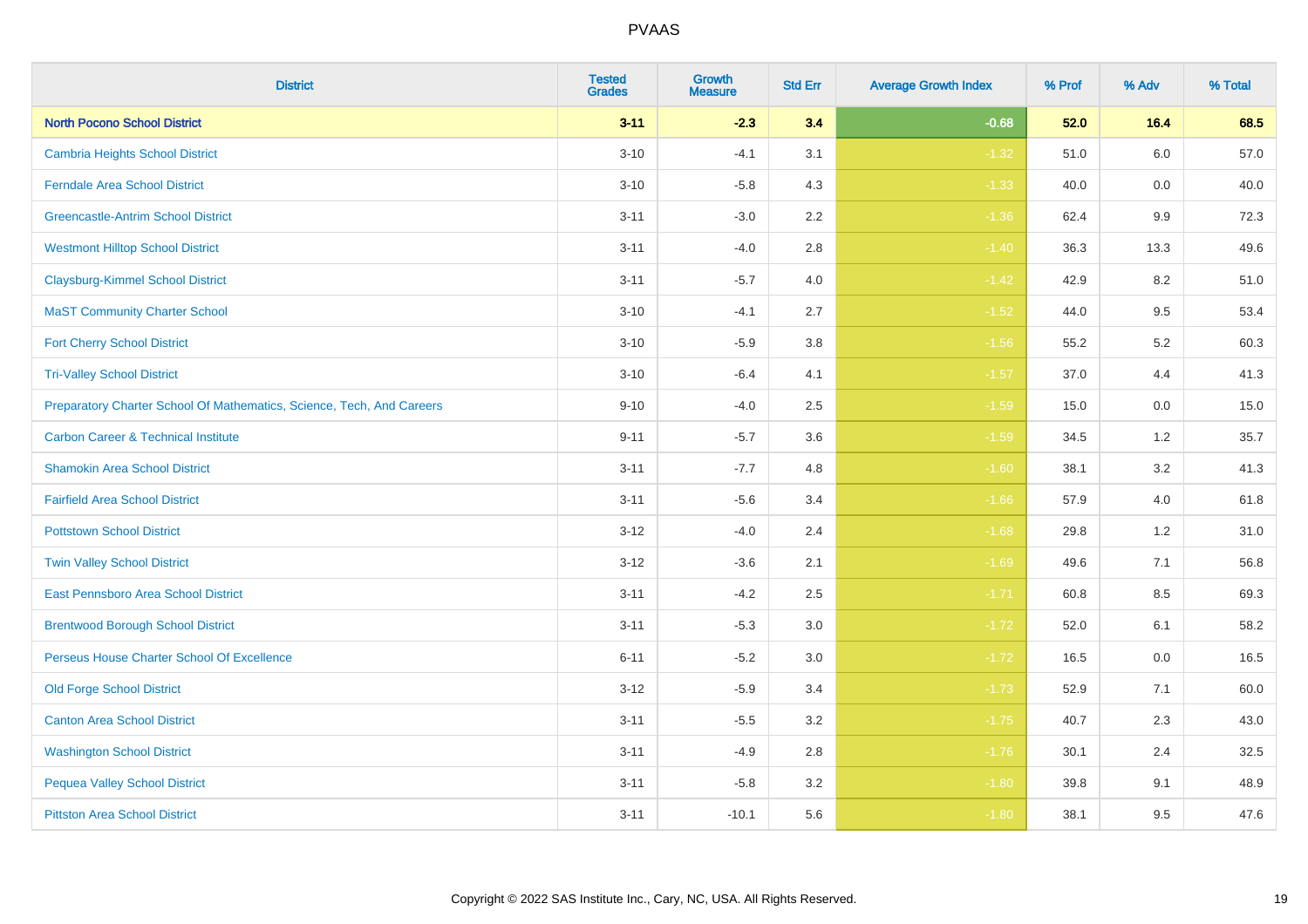| <b>District</b>                                   | <b>Tested</b><br><b>Grades</b> | <b>Growth</b><br><b>Measure</b> | <b>Std Err</b> | <b>Average Growth Index</b> | % Prof | % Adv   | % Total |
|---------------------------------------------------|--------------------------------|---------------------------------|----------------|-----------------------------|--------|---------|---------|
| <b>North Pocono School District</b>               | $3 - 11$                       | $-2.3$                          | 3.4            | $-0.68$                     | 52.0   | 16.4    | 68.5    |
| <b>Brandywine Heights Area School District</b>    | $3 - 11$                       | $-4.9$                          | 2.7            | $-1.81$                     | 49.2   | $8.2\,$ | 57.4    |
| <b>Montrose Area School District</b>              | $3 - 10$                       | $-5.5$                          | 3.0            | $-1.82$                     | 46.7   | 5.4     | 52.2    |
| <b>Brownsville Area School District</b>           | $3 - 12$                       | $-7.2$                          | 3.9            | $-1.83$                     | 34.4   | 6.1     | 40.5    |
| <b>Central Columbia School District</b>           | $3 - 12$                       | $-4.8$                          | 2.6            | $-1.86$                     | 53.7   | 14.8    | 68.5    |
| <b>Kiski Area School District</b>                 | $3 - 11$                       | $-3.7$                          | 2.0            | $-1.86$                     | 57.4   | 10.4    | 67.8    |
| <b>East Allegheny School District</b>             | $3 - 11$                       | $-6.3$                          | 3.3            | $-1.87$                     | 31.9   | 9.7     | 41.7    |
| <b>Western Beaver County School District</b>      | $3 - 11$                       | $-7.8$                          | 4.2            | $-1.87$                     | 56.5   | 6.5     | 63.0    |
| <b>Greensburg Salem School District</b>           | $3 - 11$                       | $-4.4$                          | 2.4            | $-1.88$                     | 47.6   | 4.9     | 52.4    |
| Gettysburg Area School District                   | $3 - 11$                       | $-4.0$                          | 2.1            | $-1.89$                     | 45.3   | 14.0    | 59.3    |
| <b>Mount Pleasant Area School District</b>        | $3 - 11$                       | $-5.0$                          | 2.6            | $-1.93$                     | 52.6   | 0.0     | 52.6    |
| <b>Somerset Area School District</b>              | $3 - 11$                       | $-4.4$                          | 2.3            | $-1.93$                     | 44.4   | 14.9    | 59.3    |
| <b>Bermudian Springs School District</b>          | $3 - 11$                       | $-5.5$                          | 2.9            | $-1.94$                     | 56.4   | $6.8\,$ | 63.2    |
| <b>Forest City Regional School District</b>       | $3 - 12$                       | $-6.0$                          | 3.0            | $-1.96$                     | 44.1   | 0.0     | 44.1    |
| <b>Mount Union Area School District</b>           | $3 - 10$                       | $-6.1$                          | 3.1            | $-1.97$                     | 32.2   | 3.4     | 35.6    |
| <b>Upper Dauphin Area School District</b>         | $3 - 11$                       | $-6.3$                          | 3.2            | $-1.98$                     | 37.4   | 4.8     | 42.2    |
| The New Academy Charter School                    | $8 - 11$                       | $-10.4$                         | 5.2            | $-2.00$                     | 0.0    | 0.0     | 0.0     |
| <b>Moshannon Valley School District</b>           | $3 - 10$                       | $-7.0$                          | 3.4            | $-2.01$                     | 48.5   | 0.0     | 48.5    |
| <b>California Area School District</b>            | $3 - 10$                       | $-7.3$                          | 3.6            | $-2.02$                     | 42.6   | 9.8     | 52.5    |
| <b>Corry Area School District</b>                 | $3 - 11$                       | $-5.3$                          | 2.6            | $-2.03$                     | 38.5   | $6.0\,$ | 44.5    |
| Karns City Area School District                   | $3 - 11$                       | $-6.0$                          | 2.9            | $-2.03$                     | 53.1   | 8.3     | 61.5    |
| <b>Middletown Area School District</b>            | $3 - 11$                       | $-5.3$                          | 2.6            | $-2.05$                     | 46.4   | 5.3     | 51.7    |
| <b>Executive Education Academy Charter School</b> | $3 - 10$                       | $-6.5$                          | 3.1            | $-2.08$                     | 23.7   | 2.2     | 25.8    |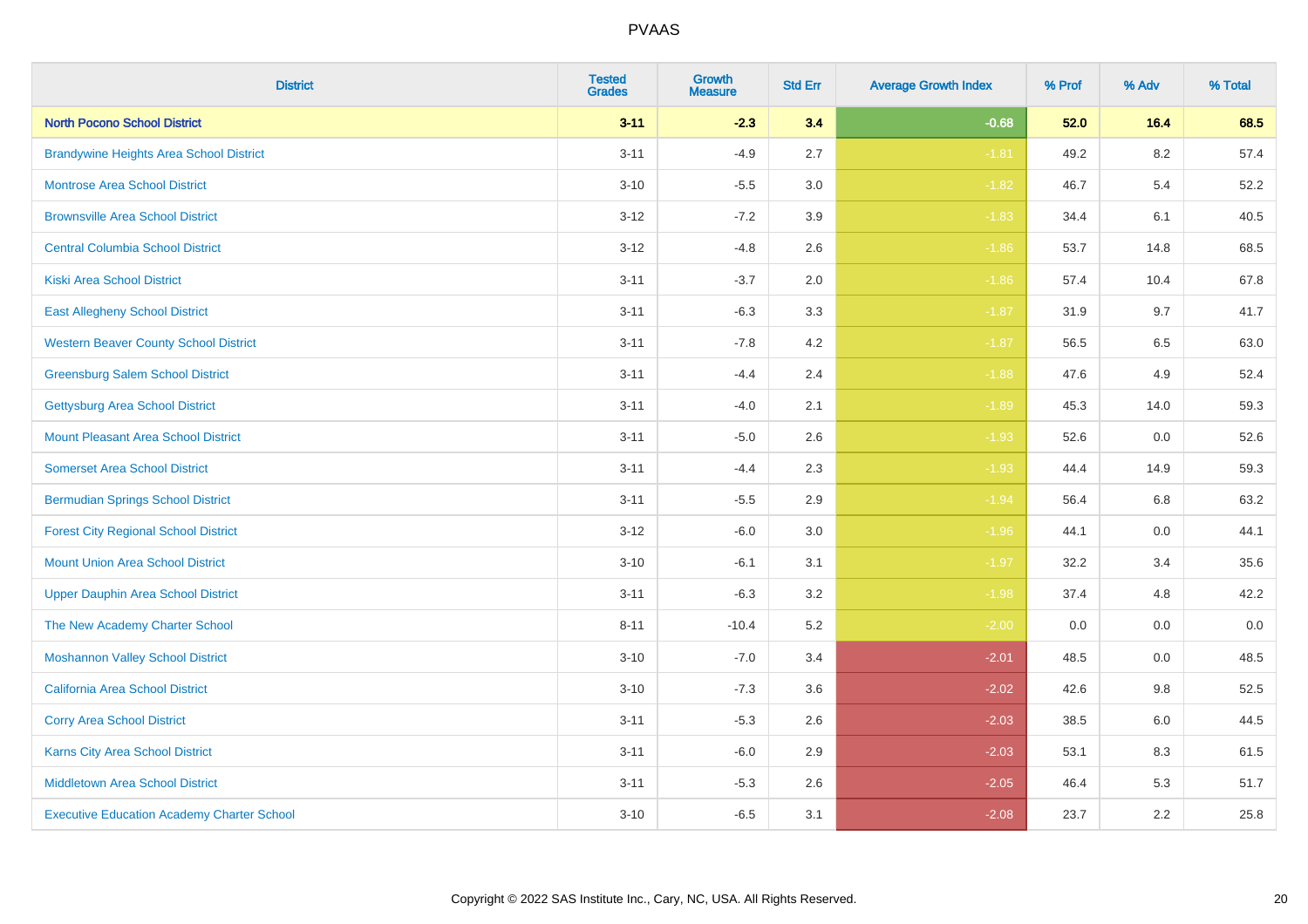| <b>District</b>                                 | <b>Tested</b><br><b>Grades</b> | <b>Growth</b><br><b>Measure</b> | <b>Std Err</b> | <b>Average Growth Index</b> | % Prof | % Adv   | % Total |
|-------------------------------------------------|--------------------------------|---------------------------------|----------------|-----------------------------|--------|---------|---------|
| <b>North Pocono School District</b>             | $3 - 11$                       | $-2.3$                          | 3.4            | $-0.68$                     | 52.0   | 16.4    | 68.5    |
| <b>Williams Valley School District</b>          | $3 - 11$                       | $-7.3$                          | 3.4            | $-2.13$                     | 23.2   | 0.0     | 23.2    |
| <b>Aliquippa School District</b>                | $3 - 11$                       | $-9.0$                          | 4.2            | $-2.14$                     | 11.0   | 0.0     | 11.0    |
| <b>Crawford Central School District</b>         | $3 - 11$                       | $-4.7$                          | 2.2            | $-2.15$                     | 40.6   | 10.5    | 51.1    |
| Susquehanna Township School District            | $3 - 12$                       | $-5.8$                          | 2.7            | $-2.17$                     | 36.0   | 5.6     | 41.6    |
| <b>Perkiomen Valley School District</b>         | $3 - 11$                       | $-3.5$                          | 1.6            | $-2.18$                     | 53.8   | 13.4    | 67.2    |
| <b>Benton Area School District</b>              | $3 - 10$                       | $-9.7$                          | 4.5            | $-2.18$                     | 43.2   | 5.4     | 48.6    |
| Jim Thorpe Area School District                 | $3 - 11$                       | $-5.8$                          | 2.7            | $-2.19$                     | 33.3   | 7.4     | 40.7    |
| <b>Keystone Education Center Charter School</b> | $3 - 12$                       | $-12.9$                         | 5.9            | $-2.19$                     | 28.0   | 0.0     | 28.0    |
| <b>Muncy School District</b>                    | $3 - 11$                       | $-8.1$                          | 3.7            | $-2.21$                     | 42.0   | 3.8     | 45.8    |
| <b>West Middlesex Area School District</b>      | $3 - 10$                       | $-8.4$                          | 3.8            | $-2.21$                     | 34.9   | 2.8     | 37.6    |
| <b>York Co School Of Technology</b>             | $9 - 12$                       | $-3.8$                          | 1.7            | $-2.22$                     | 39.1   | 5.6     | 44.7    |
| <b>East Lycoming School District</b>            | $3 - 11$                       | $-6.0$                          | 2.7            | $-2.24$                     | 48.3   | 4.2     | 52.5    |
| <b>Windber Area School District</b>             | $3 - 11$                       | $-7.2$                          | 3.2            | $-2.24$                     | 55.4   | 7.2     | 62.6    |
| <b>Portage Area School District</b>             | $3 - 10$                       | $-8.1$                          | 3.6            | $-2.26$                     | 40.6   | 9.4     | 50.0    |
| <b>Oxford Area School District</b>              | $3 - 11$                       | $-4.3$                          | 1.9            | $-2.26$                     | 41.3   | $8.0\,$ | 49.3    |
| <b>Juniata County School District</b>           | $3 - 12$                       | $-4.9$                          | 2.1            | $-2.26$                     | 38.5   | 2.9     | 41.4    |
| <b>Indiana Area School District</b>             | $3 - 11$                       | $-5.3$                          | 2.3            | $-2.28$                     | 47.6   | 18.4    | 66.1    |
| South Williamsport Area School District         | $3 - 10$                       | $-5.7$                          | 2.5            | $-2.30$                     | 45.5   | 4.5     | 50.0    |
| Salisbury-Elk Lick School District              | $3 - 11$                       | $-13.5$                         | 5.9            | $-2.30$                     | 27.8   | 0.0     | 27.8    |
| <b>Upper Moreland Township School District</b>  | $3 - 11$                       | $-5.0$                          | 2.2            | $-2.31$                     | 57.9   | 4.0     | 61.9    |
| <b>Southmoreland School District</b>            | $3 - 11$                       | $-8.3$                          | 3.6            | $-2.32$                     | 56.8   | 7.2     | 64.0    |
| La Academia Partnership Charter School          | $6 - 11$                       | $-11.0$                         | 4.7            | $-2.34$                     | 6.8    | 0.0     | 6.8     |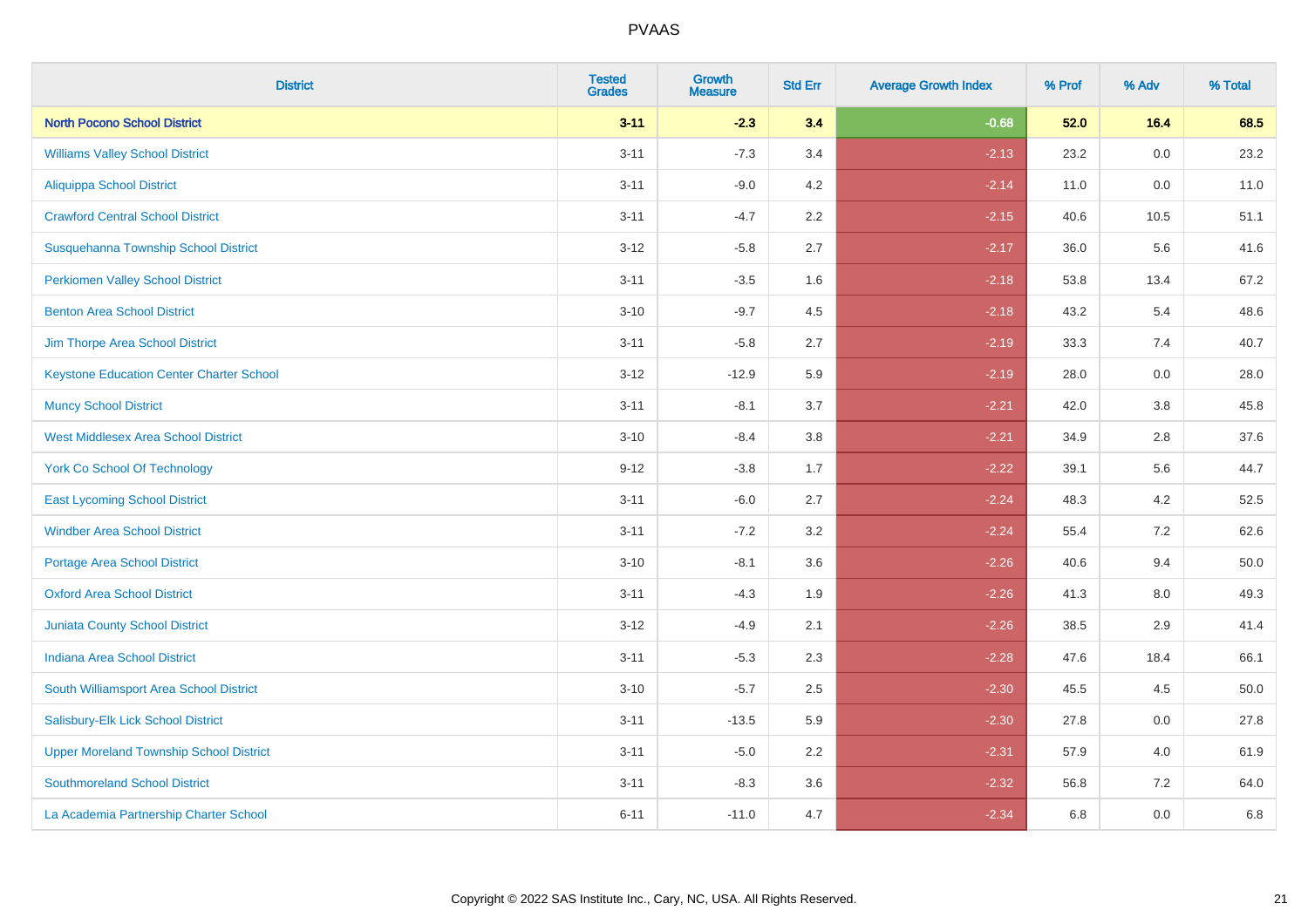| <b>District</b>                               | <b>Tested</b><br><b>Grades</b> | <b>Growth</b><br><b>Measure</b> | <b>Std Err</b> | <b>Average Growth Index</b> | % Prof | % Adv   | % Total |
|-----------------------------------------------|--------------------------------|---------------------------------|----------------|-----------------------------|--------|---------|---------|
| <b>North Pocono School District</b>           | $3 - 11$                       | $-2.3$                          | 3.4            | $-0.68$                     | 52.0   | 16.4    | 68.5    |
| Jefferson-Morgan School District              | $3 - 10$                       | $-9.9$                          | 4.2            | $-2.35$                     | 43.8   | 4.2     | 47.9    |
| <b>Freedom Area School District</b>           | $3 - 11$                       | $-7.1$                          | 3.0            | $-2.37$                     | 43.8   | 4.2     | 47.9    |
| <b>Universal Audenried Charter School</b>     | $9 - 11$                       | $-5.8$                          | 2.4            | $-2.40$                     | 14.6   | $0.0\,$ | 14.6    |
| <b>Chartiers-Houston School District</b>      | $3 - 10$                       | $-8.6$                          | 3.5            | $-2.41$                     | 59.7   | 4.5     | 64.2    |
| <b>Farrell Area School District</b>           | $3 - 11$                       | $-10.4$                         | 4.3            | $-2.41$                     | 19.0   | 0.0     | 19.0    |
| <b>Yough School District</b>                  | $3 - 10$                       | $-6.6$                          | 2.7            | $-2.43$                     | 50.8   | 4.0     | 54.8    |
| <b>Innovative Arts Academy Charter School</b> | $6 - 11$                       | $-9.1$                          | 3.7            | $-2.44$                     | 9.5    | 0.0     | 9.5     |
| <b>Mohawk Area School District</b>            | $3 - 11$                       | $-7.5$                          | 3.1            | $-2.45$                     | 49.4   | 11.0    | 60.4    |
| <b>Sugar Valley Rural Charter School</b>      | $3 - 11$                       | $-11.0$                         | 4.5            | $-2.46$                     | 14.9   | 0.0     | 14.9    |
| <b>Keystone Central School District</b>       | $3 - 11$                       | $-5.1$                          | 2.0            | $-2.46$                     | 44.7   | 4.6     | 49.4    |
| <b>Mahanoy Area School District</b>           | $3 - 10$                       | $-9.0$                          | 3.6            | $-2.49$                     | 26.2   | 1.6     | 27.9    |
| <b>North Star School District</b>             | $3 - 11$                       | $-8.7$                          | $3.5\,$        | $-2.51$                     | 47.8   | 6.0     | 53.7    |
| <b>Slippery Rock Area School District</b>     | $3 - 11$                       | $-6.3$                          | 2.5            | $-2.51$                     | 56.2   | 9.5     | 65.7    |
| <b>Blue Mountain School District</b>          | $3 - 10$                       | $-5.8$                          | 2.3            | $-2.56$                     | 46.6   | 8.5     | 55.1    |
| <b>Northwest Area School District</b>         | $3 - 10$                       | $-10.0$                         | $3.8\,$        | $-2.59$                     | 34.6   | $7.3$   | 41.8    |
| <b>Coatesville Area School District</b>       | $3 - 11$                       | $-4.4$                          | 1.7            | $-2.62$                     | 36.3   | 4.2     | 40.5    |
| <b>Dunmore School District</b>                | $3 - 11$                       | $-7.7$                          | 2.9            | $-2.62$                     | 34.0   | 7.2     | 41.2    |
| Northern Tioga School District                | $3 - 12$                       | $-7.5$                          | 2.8            | $-2.64$                     | 54.0   | 1.2     | 55.2    |
| <b>New Castle Area School District</b>        | $3 - 12$                       | $-6.4$                          | 2.4            | $-2.66$                     | 32.5   | 4.3     | 36.8    |
| <b>Pine Grove Area School District</b>        | $3 - 11$                       | $-7.7$                          | 2.9            | $-2.66$                     | 42.3   | 7.7     | 50.0    |
| <b>Harbor Creek School District</b>           | $3 - 11$                       | $-7.1$                          | 2.7            | $-2.67$                     | 48.8   | 15.2    | 64.0    |
| <b>Blairsville-Saltsburg School District</b>  | $3 - 11$                       | $-8.0$                          | 3.0            | $-2.68$                     | 37.3   | 7.0     | 44.3    |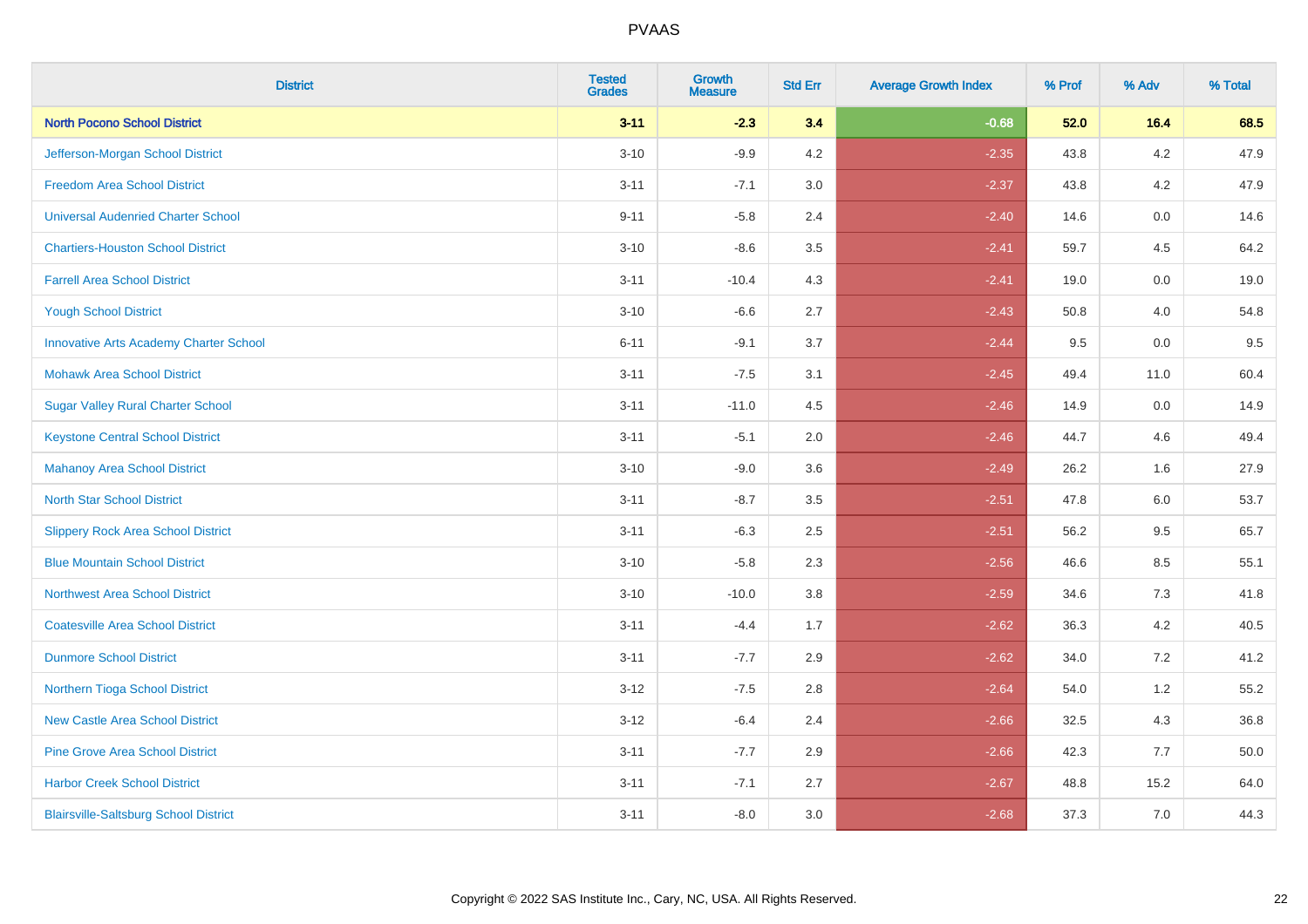| <b>District</b>                             | <b>Tested</b><br><b>Grades</b> | <b>Growth</b><br><b>Measure</b> | <b>Std Err</b> | <b>Average Growth Index</b> | % Prof | % Adv | % Total |
|---------------------------------------------|--------------------------------|---------------------------------|----------------|-----------------------------|--------|-------|---------|
| <b>North Pocono School District</b>         | $3 - 11$                       | $-2.3$                          | 3.4            | $-0.68$                     | 52.0   | 16.4  | 68.5    |
| South Allegheny School District             | $3 - 11$                       | $-8.8$                          | 3.2            | $-2.70$                     | 40.5   | 0.0   | 40.5    |
| <b>Quakertown Community School District</b> | $3-12$                         | $-4.4$                          | 1.6            | $-2.70$                     | 56.5   | 10.0  | 66.6    |
| <b>Trinity Area School District</b>         | $3 - 11$                       | $-5.4$                          | 2.0            | $-2.71$                     | 48.3   | 11.8  | 60.1    |
| <b>Propel Charter School-Montour</b>        | $3 - 10$                       | $-10.7$                         | 3.9            | $-2.71$                     | 13.7   | 0.0   | 13.7    |
| <b>Forest Hills School District</b>         | $3 - 11$                       | $-7.3$                          | 2.7            | $-2.74$                     | 41.1   | 13.7  | 54.8    |
| <b>Highlands School District</b>            | $3 - 11$                       | $-7.4$                          | 2.7            | $-2.76$                     | 44.4   | 3.7   | 48.2    |
| <b>Redbank Valley School District</b>       | $3 - 11$                       | $-9.5$                          | 3.4            | $-2.77$                     | 31.5   | 4.9   | 36.4    |
| <b>Carlisle Area School District</b>        | $3 - 11$                       | $-5.3$                          | 1.9            | $-2.81$                     | 54.0   | 6.3   | 60.3    |
| <b>Carmichaels Area School District</b>     | $3 - 10$                       | $-9.3$                          | 3.3            | $-2.81$                     | 35.1   | 1.4   | 36.5    |
| Nazareth Area School District               | $3 - 11$                       | $-4.7$                          | 1.7            | $-2.82$                     | 59.2   | 9.9   | 69.0    |
| <b>Northern Potter School District</b>      | $3 - 12$                       | $-13.1$                         | 4.6            | $-2.84$                     | 37.5   | 0.0   | 37.5    |
| <b>Propel Charter School-Homestead</b>      | $3 - 11$                       | $-11.7$                         | 4.1            | $-2.84$                     | 15.9   | 0.0   | 15.9    |
| <b>Union City Area School District</b>      | $3-12$                         | $-10.2$                         | 3.6            | $-2.87$                     | 42.9   | 3.2   | 46.0    |
| <b>Rochester Area School District</b>       | $3 - 11$                       | $-13.2$                         | 4.6            | $-2.89$                     | 19.5   | 1.3   | 20.8    |
| <b>Conneaut School District</b>             | $3 - 12$                       | $-7.5$                          | 2.6            | $-2.91$                     | 38.4   | 7.4   | 45.8    |
| <b>Easton Area School District</b>          | $3 - 12$                       | $-4.1$                          | 1.4            | $-2.91$                     | 39.9   | 4.0   | 43.9    |
| <b>Penn Hills School District</b>           | $3 - 11$                       | $-7.6$                          | 2.6            | $-2.94$                     | 33.1   | 0.7   | 33.8    |
| <b>North East School District</b>           | $3 - 11$                       | $-9.3$                          | 3.1            | $-3.02$                     | 62.6   | 14.4  | 77.0    |
| <b>Pittsburgh School District</b>           | $3 - 11$                       | $-3.3$                          | 1.1            | $-3.04$                     | 33.9   | 8.2   | 42.1    |
| Philadelphia Academy Charter School         | $3 - 11$                       | $-8.9$                          | 2.9            | $-3.04$                     | 50.5   | 2.9   | 53.4    |
| <b>Palisades School District</b>            | $3 - 11$                       | $-8.7$                          | 2.8            | $-3.06$                     | 53.8   | 6.7   | 60.5    |
| <b>Dubois Area School District</b>          | $3 - 11$                       | $-6.2$                          | 2.0            | $-3.07$                     | 50.9   | 13.4  | 64.3    |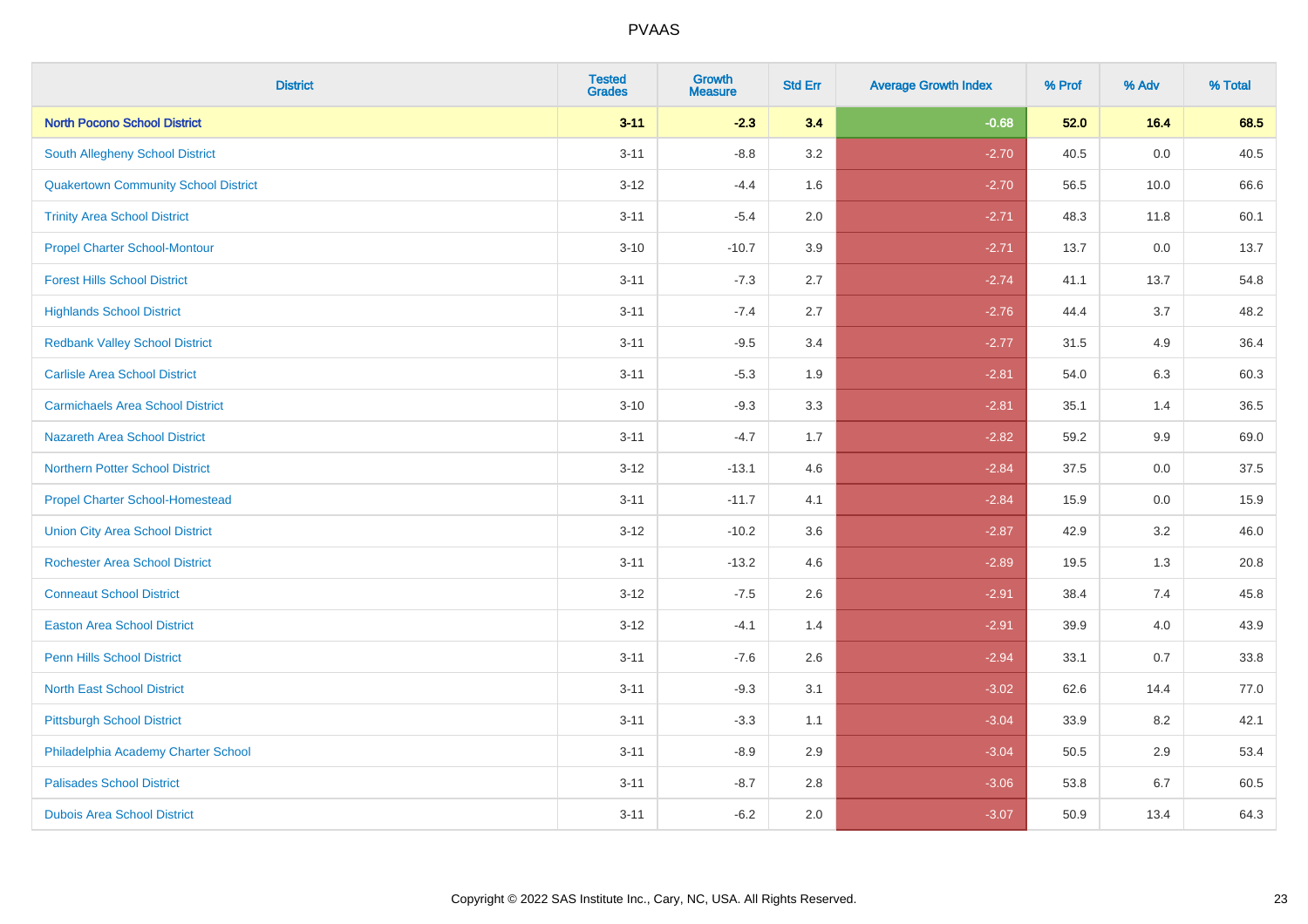| <b>District</b>                               | <b>Tested</b><br><b>Grades</b> | <b>Growth</b><br><b>Measure</b> | <b>Std Err</b> | <b>Average Growth Index</b> | % Prof | % Adv   | % Total |
|-----------------------------------------------|--------------------------------|---------------------------------|----------------|-----------------------------|--------|---------|---------|
| <b>North Pocono School District</b>           | $3 - 11$                       | $-2.3$                          | 3.4            | $-0.68$                     | 52.0   | 16.4    | 68.5    |
| <b>Wallenpaupack Area School District</b>     | $3 - 11$                       | $-7.1$                          | 2.3            | $-3.09$                     | 40.8   | $2.4\,$ | 43.1    |
| <b>Boyertown Area School District</b>         | $3 - 11$                       | $-4.7$                          | 1.5            | $-3.17$                     | 55.2   | 11.3    | 66.5    |
| <b>Waynesboro Area School District</b>        | $3 - 12$                       | $-6.1$                          | 1.9            | $-3.20$                     | 50.0   | 6.8     | 56.8    |
| <b>Tamaqua Area School District</b>           | $3 - 12$                       | $-8.2$                          | 2.5            | $-3.24$                     | 44.5   | 1.9     | 46.4    |
| Maritime Academy Charter School               | $3 - 10$                       | $-11.4$                         | 3.5            | $-3.29$                     | 15.2   | 0.0     | 15.2    |
| <b>Neshannock Township School District</b>    | $3 - 10$                       | $-9.7$                          | 2.9            | $-3.34$                     | 62.4   | 5.6     | 67.9    |
| <b>Steelton-Highspire School District</b>     | $3 - 11$                       | $-11.8$                         | 3.5            | $-3.40$                     | 14.5   | 0.0     | 14.5    |
| <b>Elizabeth Forward School District</b>      | $3 - 11$                       | $-8.4$                          | 2.4            | $-3.41$                     | 51.7   | 4.0     | 55.7    |
| <b>Interboro School District</b>              | $3 - 12$                       | $-7.3$                          | 2.1            | $-3.43$                     | 46.6   | 4.8     | 51.4    |
| <b>Williamsburg Community School District</b> | $3 - 11$                       | $-14.3$                         | 4.1            | $-3.48$                     | 28.3   | 0.0     | 28.3    |
| Penn-Delco School District                    | $3 - 11$                       | $-6.8$                          | 1.9            | $-3.51$                     | 46.6   | 3.2     | 49.8    |
| <b>Milton Area School District</b>            | $3 - 11$                       | $-8.7$                          | 2.5            | $-3.52$                     | 45.4   | 6.9     | 52.3    |
| <b>Moniteau School District</b>               | $3 - 11$                       | $-11.8$                         | 3.3            | $-3.56$                     | 50.0   | 6.3     | 56.3    |
| <b>Clearfield Area School District</b>        | $3 - 10$                       | $-9.4$                          | 2.6            | $-3.56$                     | 43.0   | 3.1     | 46.1    |
| <b>Ridgway Area School District</b>           | $3 - 11$                       | $-14.5$                         | 4.1            | $-3.56$                     | 49.0   | $9.8\,$ | 58.8    |
| <b>Berwick Area School District</b>           | $3 - 11$                       | $-9.3$                          | 2.6            | $-3.59$                     | 42.1   | 5.5     | 47.6    |
| Johnsonburg Area School District              | $3 - 11$                       | $-14.1$                         | 3.9            | $-3.62$                     | 54.0   | 4.6     | 58.6    |
| Propel Charter School - Braddock Hills        | $3 - 11$                       | $-13.6$                         | 3.6            | $-3.81$                     | 9.7    | 1.6     | 11.3    |
| <b>Northern Lehigh School District</b>        | $3 - 12$                       | $-10.4$                         | 2.7            | $-3.82$                     | 28.0   | 9.3     | 37.3    |
| <b>Bradford Area School District</b>          | $3-12$                         | $-9.3$                          | 2.4            | $-3.87$                     | 45.8   | 8.3     | 54.2    |
| <b>Marion Center Area School District</b>     | $3 - 10$                       | $-12.0$                         | 3.1            | $-3.87$                     | 33.7   | 1.1     | 34.8    |
| <b>Minersville Area School District</b>       | $3 - 11$                       | $-14.4$                         | 3.7            | $-3.90$                     | 39.3   | 3.3     | 42.6    |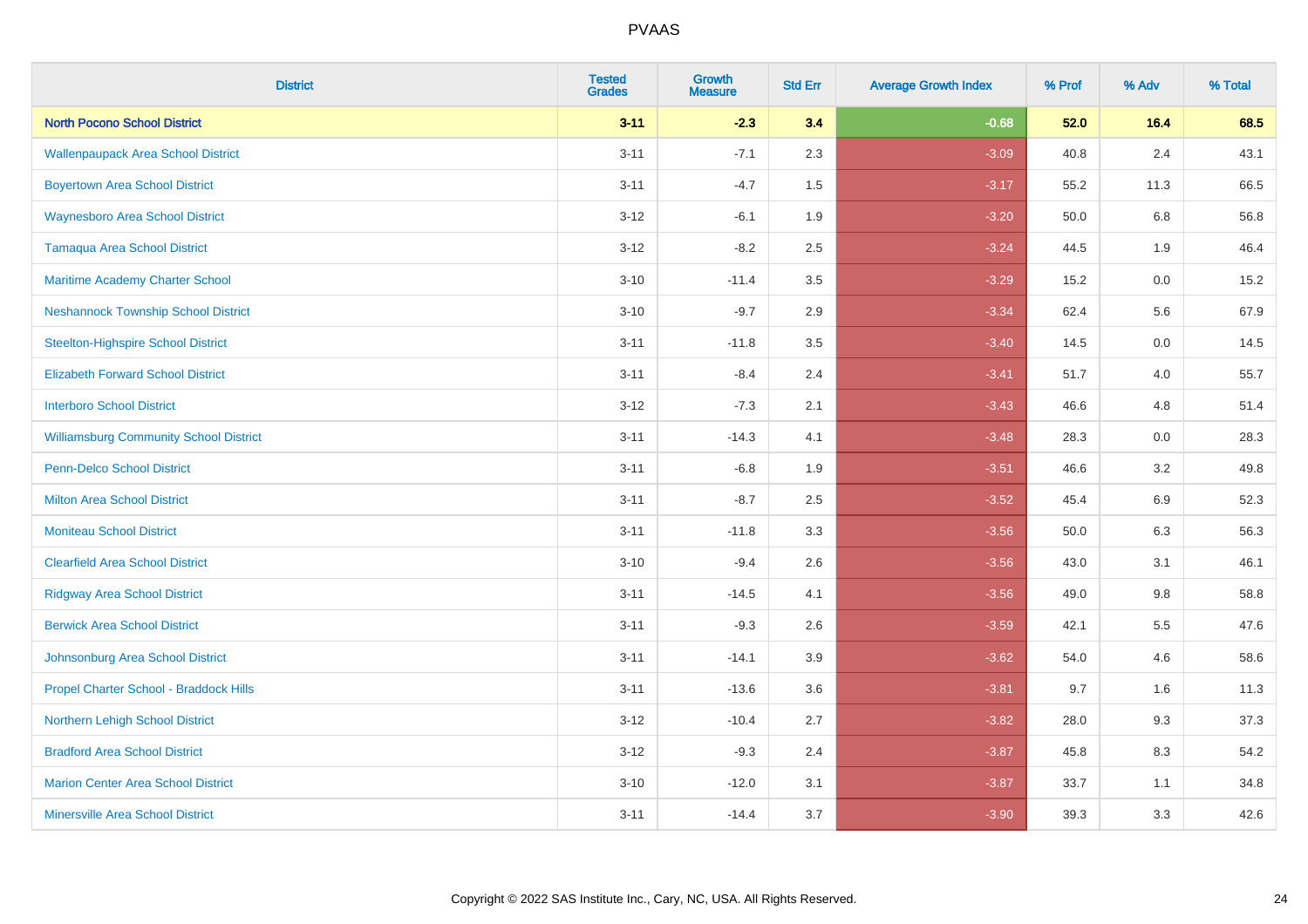| <b>District</b>                                | <b>Tested</b><br><b>Grades</b> | Growth<br><b>Measure</b> | <b>Std Err</b> | <b>Average Growth Index</b> | % Prof | % Adv   | % Total |
|------------------------------------------------|--------------------------------|--------------------------|----------------|-----------------------------|--------|---------|---------|
| <b>North Pocono School District</b>            | $3 - 11$                       | $-2.3$                   | 3.4            | $-0.68$                     | 52.0   | 16.4    | 68.5    |
| Southern Huntingdon County School District     | $3 - 11$                       | $-12.9$                  | 3.2            | $-3.98$                     | 32.5   | 2.5     | 35.0    |
| <b>Big Spring School District</b>              | $3 - 11$                       | $-9.8$                   | 2.4            | $-4.00$                     | 38.6   | 8.9     | 47.5    |
| Catasauqua Area School District                | $3 - 12$                       | $-12.1$                  | 3.0            | $-4.00$                     | 36.8   | $7.6\,$ | 44.3    |
| <b>Avonworth School District</b>               | $3 - 10$                       | $-12.6$                  | 3.1            | $-4.01$                     | 59.8   | 4.6     | 64.4    |
| <b>Wellsboro Area School District</b>          | $3 - 11$                       | $-12.4$                  | 3.0            | $-4.11$                     | 49.2   | 11.9    | 61.1    |
| Columbia-Montour AVTS                          | $9 - 10$                       | $-12.5$                  | 3.0            | $-4.16$                     | 22.3   | 0.6     | 22.9    |
| Jefferson County-Dubois AVTS                   | $9 - 11$                       | $-16.2$                  | 3.9            | $-4.16$                     | 23.0   | 0.0     | 23.0    |
| <b>West Mifflin Area School District</b>       | $3 - 12$                       | $-12.3$                  | 2.9            | $-4.22$                     | 39.7   | 10.3    | 50.0    |
| <b>South Park School District</b>              | $3 - 11$                       | $-11.3$                  | 2.7            | $-4.23$                     | 53.5   | 13.7    | 67.3    |
| Southern Tioga School District                 | $3 - 11$                       | $-11.5$                  | 2.7            | $-4.25$                     | 47.8   | 6.4     | 54.3    |
| <b>Butler Area School District</b>             | $3 - 11$                       | $-6.5$                   | 1.5            | $-4.26$                     | 42.5   | 9.4     | 51.9    |
| Lampeter-Strasburg School District             | $3 - 12$                       | $-8.6$                   | 2.0            | $-4.33$                     | 55.1   | 9.8     | 64.8    |
| <b>Annville-Cleona School District</b>         | $3 - 12$                       | $-12.1$                  | 2.7            | $-4.46$                     | 34.9   | $7.8\,$ | 42.6    |
| <b>Penns Manor Area School District</b>        | $3 - 12$                       | $-17.0$                  | 3.7            | $-4.52$                     | 29.7   | 3.1     | 32.8    |
| <b>Riverside Beaver County School District</b> | $3 - 11$                       | $-14.0$                  | 3.0            | $-4.64$                     | 49.4   | 8.8     | 58.2    |
| <b>Frazier School District</b>                 | $3 - 11$                       | $-17.2$                  | 3.7            | $-4.70$                     | 37.1   | 1.6     | 38.7    |
| <b>Tulpehocken Area School District</b>        | $3 - 12$                       | $-13.7$                  | 2.8            | $-4.81$                     | 36.7   | 2.8     | 39.4    |
| <b>Tacony Academy Charter School</b>           | $3 - 11$                       | $-14.7$                  | 3.0            | $-4.82$                     | 22.4   | 1.8     | 24.1    |
| <b>Bucks County Technical High School</b>      | $9 - 10$                       | $-12.0$                  | 2.5            | $-4.84$                     | 35.9   | 3.2     | 39.2    |
| Schuylkill Haven Area School District          | $3 - 11$                       | $-15.3$                  | 3.1            | $-4.87$                     | 49.7   | 2.4     | 52.1    |
| Southern Columbia Area School District         | $3 - 11$                       | $-14.6$                  | 3.0            | $-4.92$                     | 55.0   | 4.0     | 59.0    |
| <b>Titusville Area School District</b>         | $3 - 11$                       | $-13.2$                  | 2.6            | $-4.99$                     | 43.2   | 4.8     | 48.0    |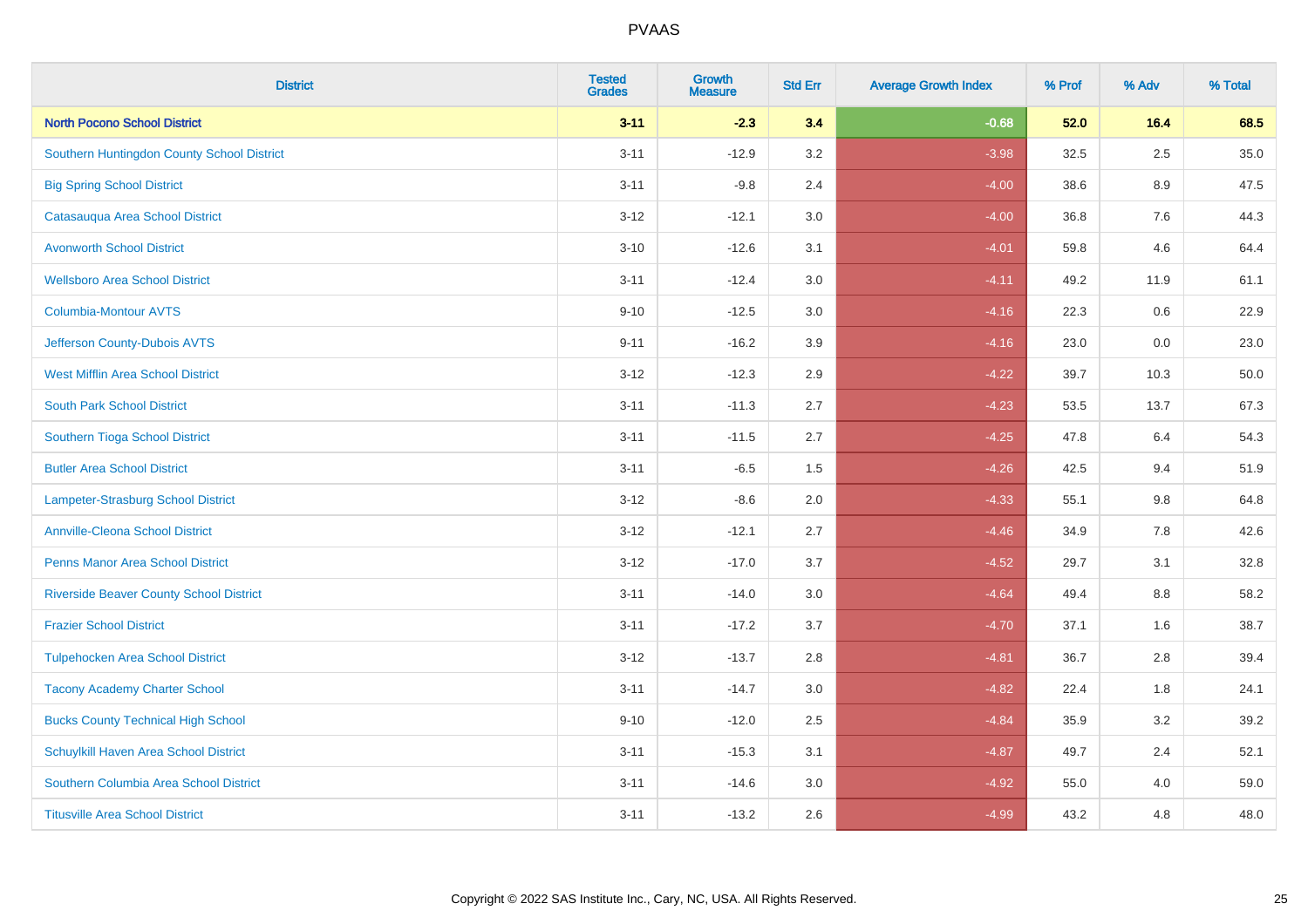| <b>District</b>                              | <b>Tested</b><br><b>Grades</b> | <b>Growth</b><br><b>Measure</b> | <b>Std Err</b> | <b>Average Growth Index</b> | % Prof | % Adv   | % Total |
|----------------------------------------------|--------------------------------|---------------------------------|----------------|-----------------------------|--------|---------|---------|
| <b>North Pocono School District</b>          | $3 - 11$                       | $-2.3$                          | 3.4            | $-0.68$                     | 52.0   | 16.4    | 68.5    |
| <b>Plum Borough School District</b>          | $3 - 11$                       | $-11.3$                         | 2.2            | $-5.19$                     | 51.1   | 9.0     | 60.1    |
| <b>Mastery Charter School - Gratz Campus</b> | $7 - 10$                       | $-23.9$                         | 4.5            | $-5.29$                     | 2.9    | 0.0     | 2.9     |
| <b>Southern Fulton School District</b>       | $3 - 11$                       | $-23.7$                         | 4.4            | $-5.37$                     | 34.2   | 10.5    | 44.7    |
| <b>Exeter Township School District</b>       | $3 - 11$                       | $-10.4$                         | 1.9            | $-5.44$                     | 50.6   | 2.7     | 53.3    |
| <b>Solanco School District</b>               | $3 - 11$                       | $-11.0$                         | 2.0            | $-5.55$                     | 41.6   | 4.5     | 46.1    |
| <b>Springfield Township School District</b>  | $3 - 11$                       | $-18.9$                         | 3.2            | $-5.88$                     | 62.6   | 3.6     | 66.3    |
| <b>Abington School District</b>              | $3 - 10$                       | $-11.5$                         | 1.9            | $-6.00$                     | 56.2   | 11.6    | 67.8    |
| <b>Ringgold School District</b>              | $3 - 11$                       | $-14.7$                         | 2.4            | $-6.04$                     | 41.5   | 7.9     | 49.4    |
| <b>Lawrence County CTC</b>                   | $10 - 11$                      | $-21.7$                         | 3.6            | $-6.05$                     | 19.8   | 0.0     | 19.8    |
| Lackawanna Trail School District             | $3 - 10$                       | $-21.7$                         | 3.5            | $-6.20$                     | 38.5   | 1.5     | 40.0    |
| Mifflinburg Area School District             | $3 - 11$                       | $-15.8$                         | 2.5            | $-6.30$                     | 42.4   | 4.0     | 46.4    |
| <b>Curwensville Area School District</b>     | $3 - 11$                       | $-27.9$                         | 4.1            | $-6.72$                     | 42.5   | 4.1     | 46.6    |
| <b>Bristol Township School District</b>      | $3 - 11$                       | $-13.9$                         | 2.0            | $-7.05$                     | 31.0   | 3.7     | 34.7    |
| <b>Northwestern School District</b>          | $3 - 11$                       | $-24.9$                         | 3.5            | $-7.13$                     | 42.6   | 2.9     | 45.6    |
| <b>Chambersburg Area School District</b>     | $3 - 11$                       | $-9.5$                          | 1.3            | $-7.20$                     | 42.7   | $8.6\,$ | 51.4    |
| Philipsburg-Osceola Area School District     | $3 - 11$                       | $-24.8$                         | 3.3            | $-7.43$                     | 19.7   | 2.6     | 22.4    |
| Hatboro-Horsham School District              | $3 - 11$                       | $-12.8$                         | 1.7            | $-7.47$                     | 45.6   | 7.2     | 52.8    |
| <b>Owen J Roberts School District</b>        | $3 - 11$                       | $-12.3$                         | 1.6            | $-7.61$                     | 57.0   | 11.9    | 69.0    |
| <b>Norristown Area School District</b>       | $3 - 12$                       | $-12.8$                         | 1.6            | $-7.98$                     | 23.5   | 2.3     | 25.7    |
| <b>West Side CTC</b>                         | $9 - 10$                       | $-37.4$                         | 4.3            | $-8.64$                     | 8.8    | 0.0     | 8.8     |
| <b>Shikellamy School District</b>            | $3 - 10$                       | $-22.3$                         | 2.5            | $-8.92$                     | 33.3   | 6.1     | 39.5    |
| <b>Erie City School District</b>             | $3 - 12$                       | $-14.5$                         | 1.6            | $-9.26$                     | 25.4   | 3.0     | 28.4    |